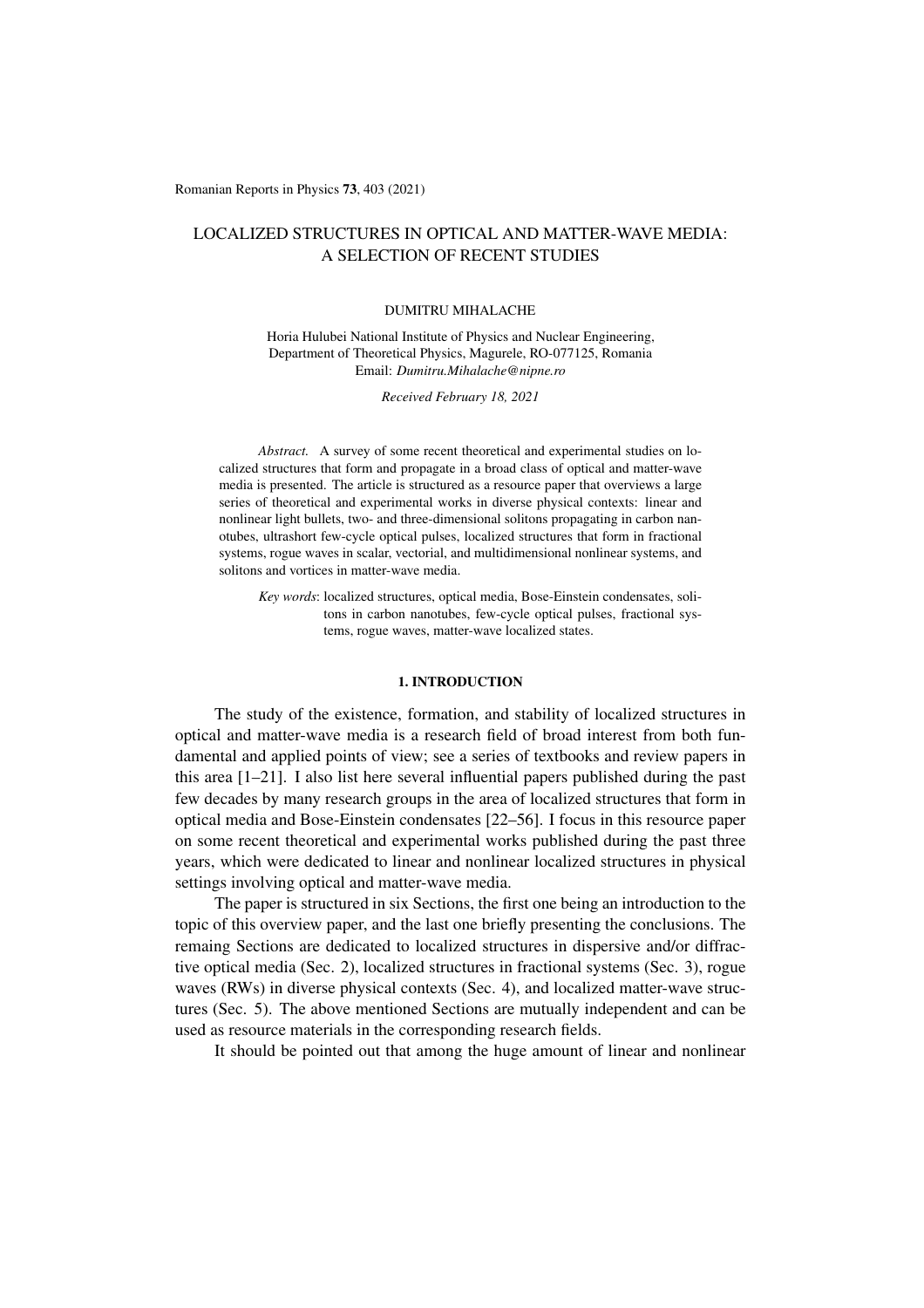wave structures, the two- and three-dimensional ones stand out due to their important role in many physical settings. I refer here to a viewpoint by Malomed *et al.* [12] on multidimensional solitons and their legacy in contemporary atomic, molecular, and optical physics and also to the review articles by Malomed [14] on well-established results and novel findings in the area of multidimensional solitons in nonlinear optics and atomic Bose-Einstein condensates (BECs), by Kartashov *et al.* [19] on frontiers in multidimensional self-trapping of nonlinear fields and matter, and by Malomed [20] on two- and three-dimensional vortex solitons.

In the next Section I overview the recent research activity in the area of multidimensional solitons in optical media, namely: i) theoretical and experimental studies of linear and nonlinear *light bullets*; ii) theoretical investigations of two- and threedimensional solitons forming in carbon nanotubes, and iii) recent theoretical and experimental activities in the area of ultrashort (few-cycle) optical pulses. In Sec. 3 I present recent studies in the area of localized structures in fractional systems. I briefly review in Sec. 4 the recent theoretical and experimental works on RWs in diverse physical contexts. Matter-wave localized states, including the so-called *quantum droplets*, are discussed in Sec. 5. Section 6 concludes the article.

### 2. LINEAR AND NONLINEAR LOCALIZED STRUCTURES IN OPTICAL MEDIA

Space-time wave packets, which are unique one-dimensional propagation-invariant pulsed optical beams, have been studied in diverse physical settings; see, for example, an overview on diffraction-free space-time beams [57]. The propagation of optical space-time wave packets of arbitrary group velocity in free space has been demonstrated by Kondakci and Abouraddy [58]. Recently, hybrid guided space-time modes that are index-guided in one transverse dimension and are localized along the unbounded dimension have been observed by Shiri *et al.* [59] in unpatterned films. Also, anomalous refraction of optical space-time wave packets has been put forward by Bhaduri *et al.* [60] in a variety of optical materials. It should be pointed out that the space-time refraction offers new opportunities for moulding the flow of light and other wave phenomena in many physical settings; for more details see Ref. [60]. Spatiotemporally confined, multimode high-energy multidimensional solitary states have been observed in hollow-core fibers by Safaei *et al.* [61]. It is worth to mention that the numerical simulations reported in Ref. [61] have confirmed that multidimensional solitary states dynamics and spatiotemporal nonlinear enhancement can lead to the realization of a new class of compact, tunable, and high-energy spatiotemporally engineered coherent light sources that are based on picosecond ytterbium technology.

In a paper by Jia *et al.* [62], it has been demonstrated, for the first time to the best of my knowledge, that the nonlinear response of a medium can be mapped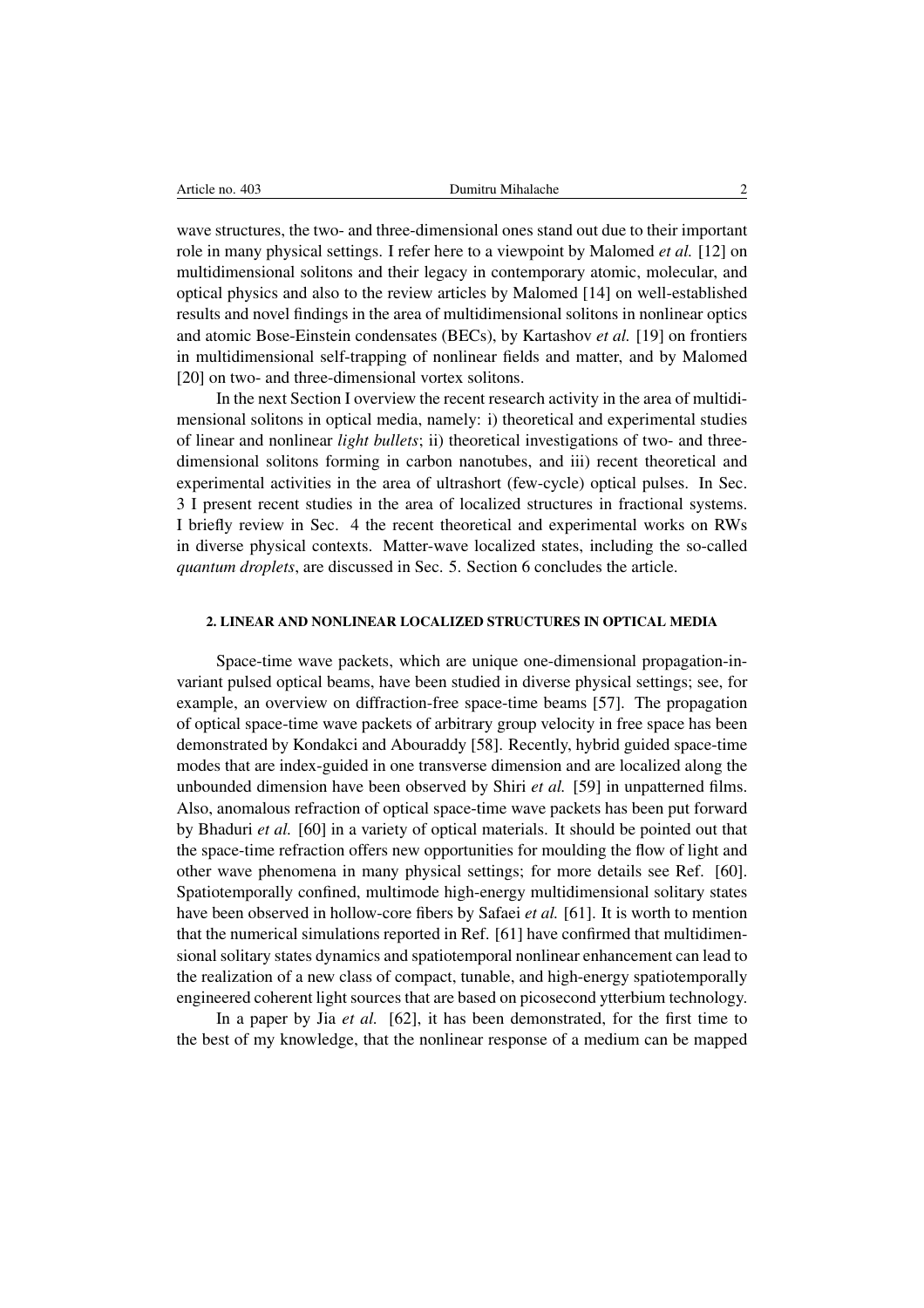directly onto a dynamical wave profile as governed by a generalized nonlinear Schrödinger (NLS) equation, thus it has been possible to visualize a nonlinear response in a Schrödinger wave. The innovative approach put forward by Jia *et al.* [62] has been verified experimentally by directly visualizing a Kerr (saturable) nonlinearity experienced by an optical pulse (beam) in a nonlinear fiber (photorefractive crystal), thus validating its versatility for different types of optical nonlinearities. In a recent work, Kibler and Béjot  $[63]$  have studied theoretically and numerically the concept of discretized conical waves and their unique properties in structured media, and particularly, in multimode optical fibers. These space-time optical waveforms result from the linear superposition of optical fiber modes with the engineered spatiotemporal spectrum. Moreover, it was pointed out in Ref. [63] that these conical waves can also spontaneously emerge during nonlinear propagation of ultrashort optical pulses.

Zhang *et al.* [64] have studied the tightly focusing evolution of the auto-focusing linearly polarized circular Pearcey-Gaussian vortex beams. It has been demonstrated in Ref. [64] that these vortex beams are rotating during their tightly focusing evolution. Also, flat-top beams and quasi optical comb modes, which are generated by the linear polarized Pearcey-Gaussian vortex beams have been analyzed in detail, and the change of the focus depth with the beam's parameters has been also discussed [64]. Susanto and Malomed [65] have recently investigated analytically and numerically the so-called *embedded solitons*, which are exceptional modes in nonlinear-wave systems with the propagation constants falling in the system's propagation band, in second-harmonic-generating lattices. Solutions for discrete embedded solitons have been constructed by means of two analytical approximations of the governing model, which correspond to broad and narrow discrete embedded solitons, respectively [65].

Tail-free self-accelerating solitons and vortices have been recently investigated by Qin *et al.* [66]. Analytical and numerical methods developed in Ref. [66] show the existence of robust one- and two-dimensional self-accelerating tailless solitons and vortices in two-component BECs and in optical media with thermal nonlinearity. Zeng *et al.* [67] have investigated both one- and two-dimensional models of optical media with self-repulsive cubic nonlinearity (defocusing Kerr-type nonlinear optical media), whose local strength is subject to spatial modulation that admits the existence of flat-top solitons of various types, including fundamental ones, one-dimensional multipoles, and two-dimensional vortices.

Fedorov *et al.* [68] have proposed a simple method to control the topology of laser vortex solitons and their complexes in a wide-aperture laser with saturable absorption by means of a week coherent holding radiation. It should be pointed out that the wide variety of the stable vortex structures that have been obtained using this technique, makes the scheme put forward by Fedorov *et al.* [68] a promising one for topologically protected information processing. The existence of persistently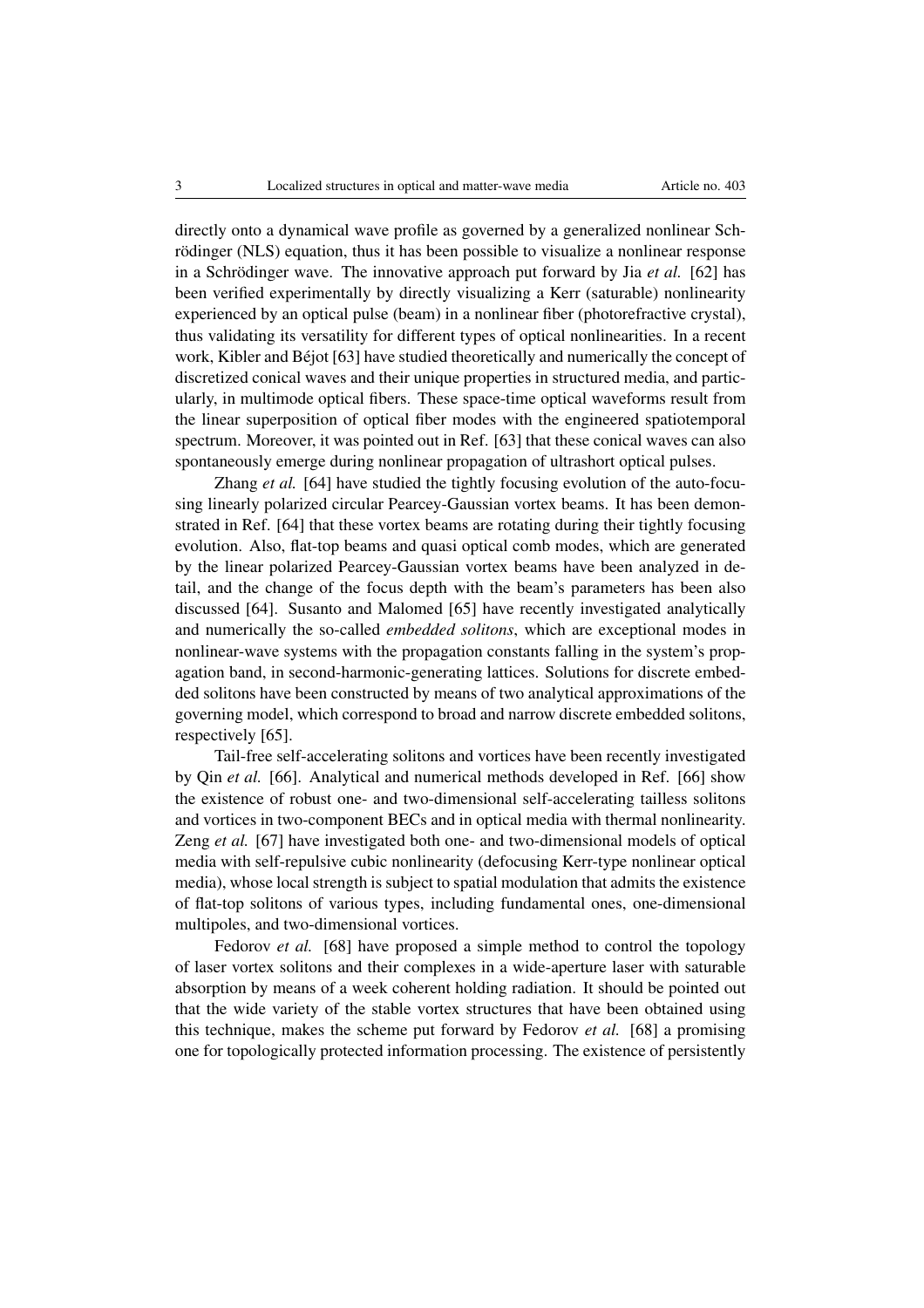rotating azimuthons in media with self-focusing Kerr and absorption nonlinearities has been reported by Ruiz-Jiménez et al. [69]. In the physical setting studied in that work, the nonlinear loss is balanced by power influx from the peripheral reservoir stored in a slowly decaying tail of the field. It has been shown by Ruiz-Jiménez et *al.* [69] that the robustness of the rotating azimuthons is enhanced in comparison to similar static dissipative patterns.

Parra-Rivas *et al.* [70] have investigated analytically and numerically the influence of the stimulated Raman scattering on the formation of bright and dark localized structures in all-fiber resonators subject to a coherent optical injection. The implications that the stimulated Raman scattering has on the bifurcation structure of localized structures in the normal group velocity dispersion regime have been investigated in detail in Ref. [70]. In a recent work, Korneev and Vysloukh [71] have applied the Wentzel-Kramers-Brillouin method to wavepackets with strong phase modulation in Kerr-type nonlinear media, and have obtained an useful information about their soliton content. Modulated solitons, soliton clusters, and vortex clusters in purely nonlinear defocusing Kerr media have been investigated both analytically and numerically by Liangwei Zeng and Jianhua Zeng [72]. The approximate analytical solutions of modulated solitons and soliton clusters in that setting have been obtained by means of the standard Thomas-Fermi approximation. The stability domains for the soliton structures studied in Ref. [72] have been identified by using both linear stability analysis and direct numerical simulations. Kochetov *et al.* [73] have proposed a mechanism to perform topological transformations that change the key features of dissipative vortices and their complexes in a controllable way. It has been shown that properly chosen potentials carry out the evolution of dissipative structures to a regime with spontaneous transformation of the topological excitations or drive the generation of vortices with control over the values of the topological charges [73].

Sazonov [74] has performed an analytical study of the propagation of spatiotemporal optical solitons in gradient fibers with Kerr nonlinearities. Two distinct approaches based on the method of the averaged Lagrangian have been used in that work. In the framework of one of the two methods developed in Ref. [74], approximate solutions have been found in the form of stationary and pulsating light bullets and the conditions for their stability have been also determined. In another work, Sazonov [75] has investigated theoretically the so-called two-color 'dancing' light bullets in graded-index waveguides. The propagation of spatiotemporal solitons in focusing quadratically-nonlinear waveguides has been studied in detail and it has been revealed that for anisotropic spatial distribution of the refractive index in the cross section of the graded-index waveguide, the soliton trajectory can be a spatial Lissajous figure. These two-color light bullets can be formed under both anomalous and normal group-velocity dispersion [75]. Sazonov and Komissarova [76] have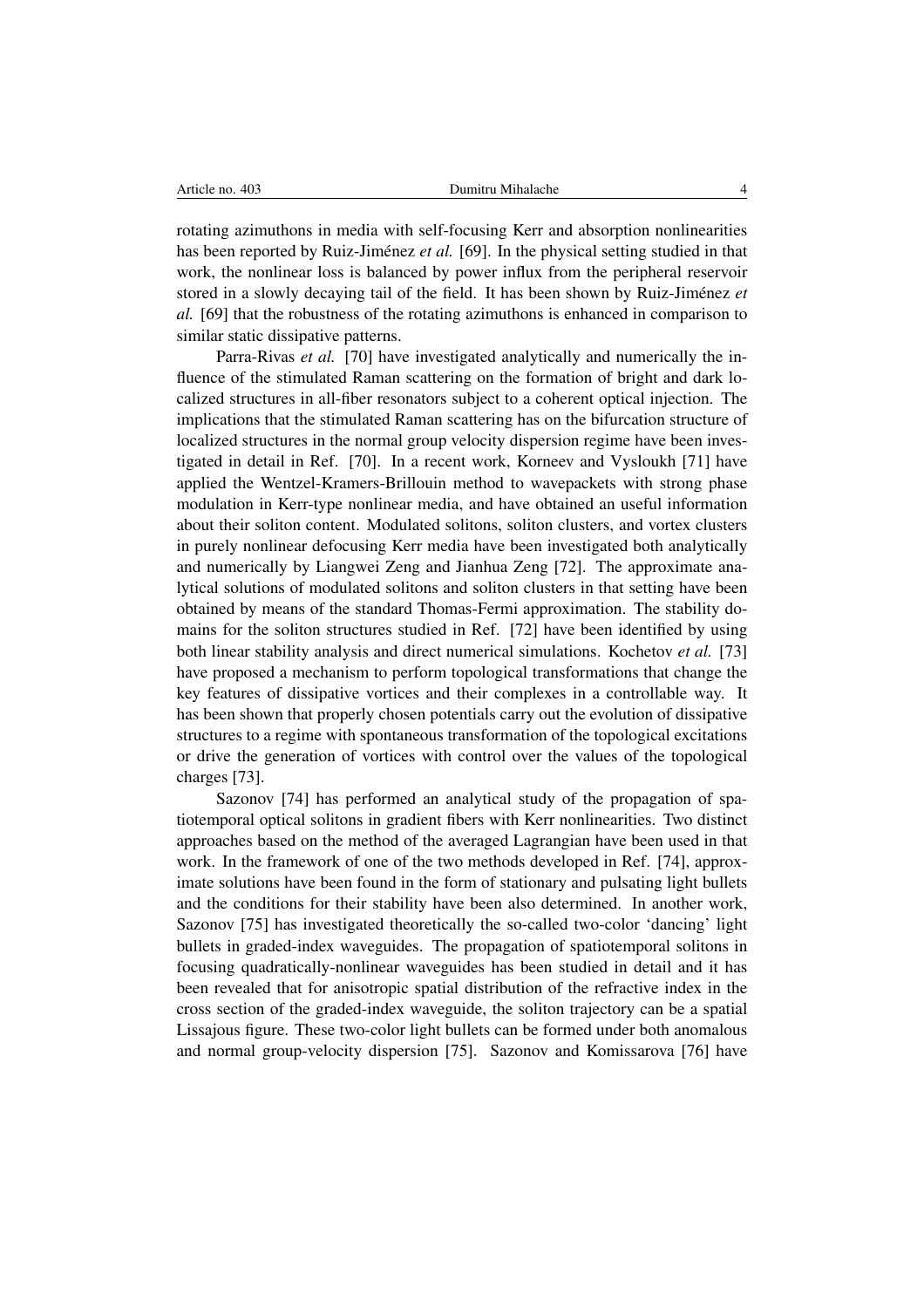studied analytically the possibility of the formation of two-frequency light bullets in quadratically-nonlinear media with zero group-velocity dispersion coefficient at the second harmonic frequency. It has been shown in Ref. [76] that the time duration of the light bullet component at the second harmonic frequency is two times shorter than the pulse duration at the fundamental frequency. However, the transverse dimensions of both light bullet components are identical [76].

Li and Kawanaka [77] have theoretically shown how the combination of a diffraction-free beam and an ultrashort pulse spatiotemporal coupling enables the creation of straight-line propagation light bullets with freely tunable velocity and acceleration. It has been revealed in Ref. [77] that the light bullets could propagate with a constant superluminal or subluminal velocity, and that they could also counterpropagate with a very fast superluminal velocity. Si-Liu Xu *et al.* [78] have proposed a scheme to generate stable light bullets in cold Rydberg atomic systems with paritytime-symmetric potentials, by using the electromagnetically induced transparency phenomenon. The atomic system, which has been investigated theoretically in Ref. [78], supports slow light bullets with low light intensity. Milián *et al.* [79] have introduced a new class of stable light bullets that form in twisted waveguide arrays pumped with ultrashort pulses. It has been found that, above a critical twist, threedimensional wave packets are stabilized, with no minimum energy threshold, see Ref. [79] for more details of this study.

Peng, He, and Dong [80] have studied analytically and numerically threedimensional chirped Airy complex-variable-function Gaussian vortex wavepackets in strongly nonlocal nonlinear media. These waveforms can rotate stably in strongly nonlocal nonlinear media and they have various shapes, including dipoles, elliptic vortices, and doughnuts [80]. Liangwei Zeng and Jianhua Zeng [81] have put forward a scheme to prevent the critical collapse of higher-order solitons by tailoring unconventional optical diffraction and nonlinearities. They have proposed and demonstrated, both theoretically and numerically, a framework of a two-dimensional nonlinear fractional Schrödinger equation (FSE) that describes the light propagation in a nonlinear periodic system with an optical lattice and competing self-focusingself-defocusing cubic-quintic nonlinearities, a physical setting that can suppress the critical collapse of the beam [81]. Diverse families of stable solitons, including twodimensional fundamental gap and vortical solitons as well as gap soliton clusters do exist it this model [81].

Jung *et al.* [82] have numerically studied the structural stability of vortex solitons in nematic liquid crystals with nonlocal reorientation nonlinearity response. The anisotropy-induced astigmatism can destabilize the vortex solitons and can lead to their breakup. It has been shown in Ref. [82] that for low and moderate birefringence, vortex solitons can propagate stably in nematic liquid crystals over experimentally relevant distances. In a recent work, Li *et al.* [83] have numerically investigated both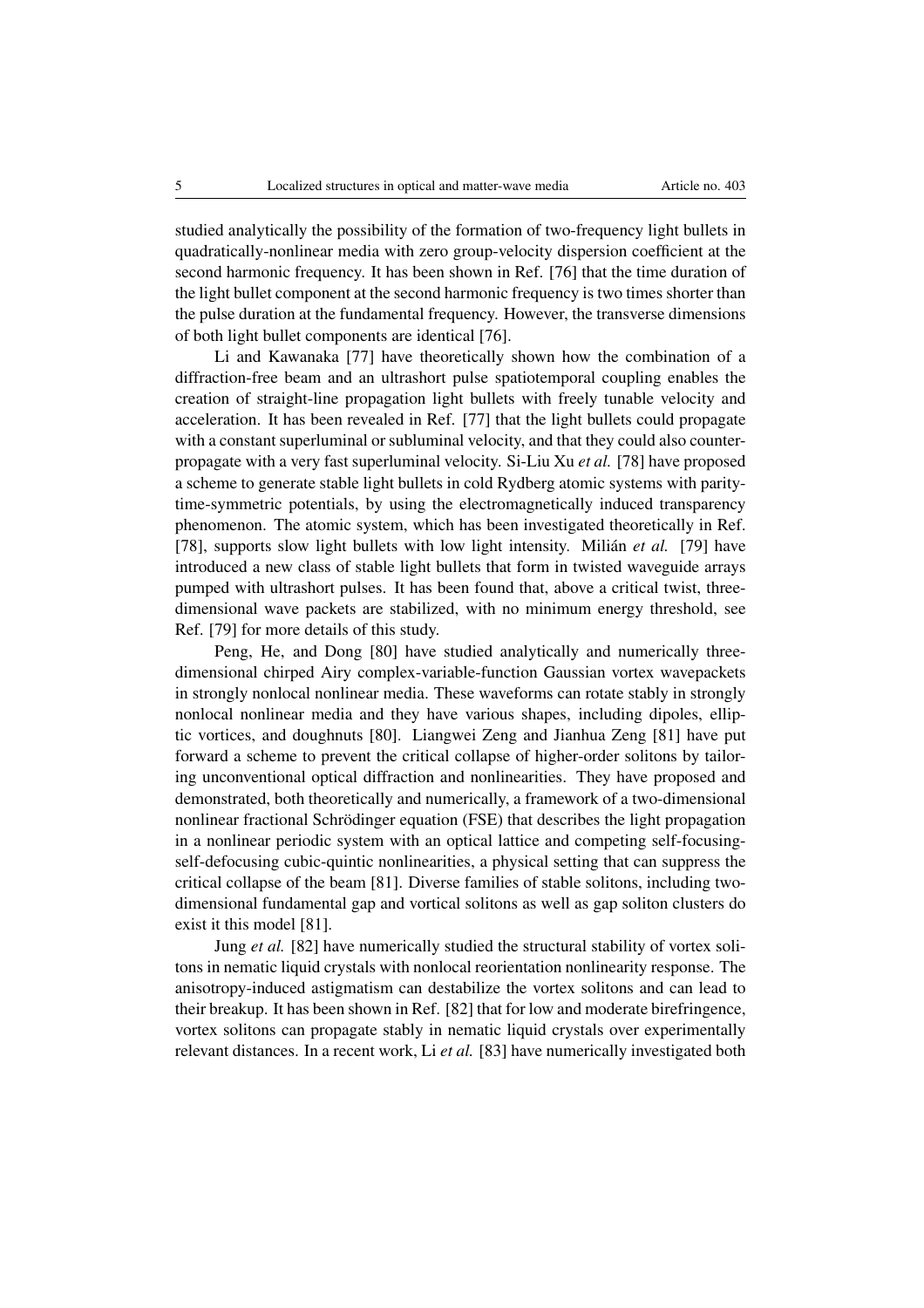the existence and stability of vector solitons in nonlocal optical media with pseudo spin-orbit coupling.

Spatiotemporal solitons in dispersion-managed multimode fibers have been investigated analytically and numerically by Mayteevarunyoo *et al.* [84] and a scheme of dispersion management for three-dimensional solitons in multimode optical fibers has been developed in that work. By means of numerical simulations, it has been found that the stability of the three-dimensional spatiotemporal solitons is determined by the usual dispersion-managed-strength parameter; see Ref. [84].

The unique properties of electromagnetic waves guided by nonlinear interfaces have been extensively studied more than three decades ago by different research groups; see Refs. [85–96]. These earlier works in the area of transverse electric (TE) and transverse magnetic (TM) surface and guided waves in layered structures containing self-focusing and self-defocusing nonlinear optical media have been reviewed in two comprehensive papers [97, 98]. Recently, Savotchenko [99–109] has revisited this research area and has obtained new results on the formation and the key features of TE and TM nonlinear surface waves in diverse physical settings. It should be pointed out here the work by Savotchenko [104] on a new model of nonlinear contacting media based on a specific form of the NLS equation that describes the modifications of the properties of the boundary regions along the interface between a Kerr-type crystal with cubic nonlinearity and a nonlinear medium characterized by an abrupt change in the dielectric constant that depends on the electromagnetic field amplitude. The short-range local interaction between the electromagnetic wave and the interface between the contacting media has been taken into account by a point potential in the NLS equation; see Ref. [104]. Savotchenko [107] has also recently put forward a new model of nonlinearity, describing a sharp change in the Kerr-type coefficients that depend on the amplitude of the electromagnetic field. Three new types of nonlinear surface waves localized near the interface separating the linear medium and the Kerr-type crystal have been found analytically. One type of such surface wave occurs in the crystal characterized by self-focusing Kerr nonlinearity and two other types of surface waves exist in the crystal characterized by self-defocusing Kerr nonlinearity; see Ref. [107]. Also, the symmetrically localized modes in a three-layered structure consisting of a linear layer between two defocusing nonlinear media, which are separated by interfaces with nonlinear optical properties, have been recently investigated analytically by Savotchenko [109].

The existence, formation, and dynamical properties of gray solitons that are described by an extended quintic NLS equation have been studied by Tsitoura *et al.* [110]. Rao *et al.* [111] have investigated the general set of nonlocal *M*-component NLS equations obeying the parity-time symmetry and featuring focusing, defocusing, and mixed (that is, focusing-defocusing) nonlinearities. It should be pointed out that the generic dynamical model developed in Ref. [111] has applications in nonlin-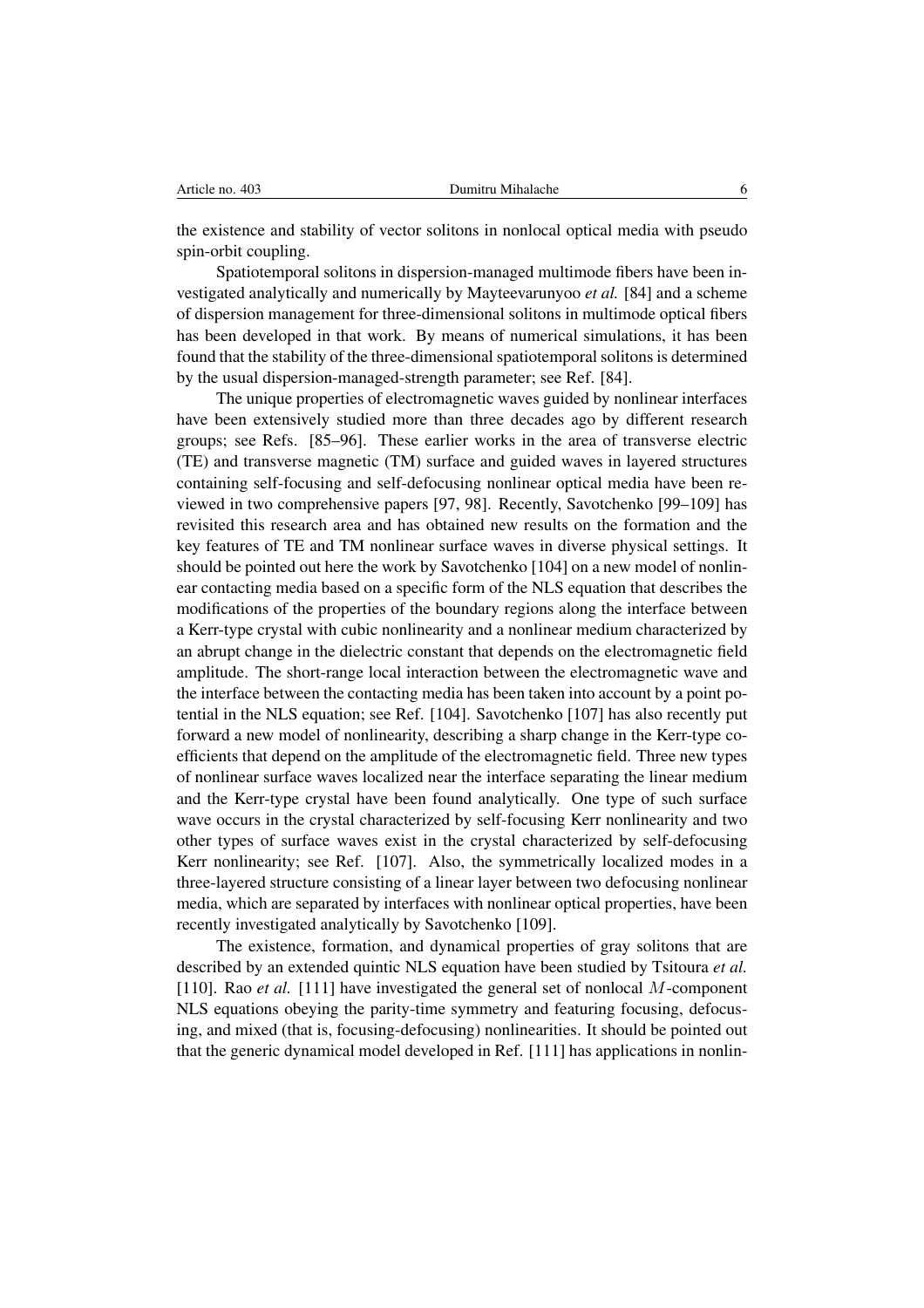ear optics settings. Soliton formation and stability under the interplay between paritytime-symmetric generalized Scarf-II potentials and cubic (Kerr type) nonlinearity have been studied both analytically and numerically by Chen *et al.* [112]. In the framework of that dynamical model, the majority of fundamental nonlinear modes are stable, whereas the one-dimensional multipeak solitons and two-dimensional vortex solitons suffer from instability [112]. Li *et al.* [113] have investigated the problem of emulation of spin-orbit coupling for solitons in nonlinear optical media. The framework studied in Ref. [113] is based on the spatial-domain copropagation of two light beams with mutually orthogonal polarizations and opposite transverse components of carrier wavevectors in a nonlinear waveguide with randomly varying birefringence, the averaging with respect to which introduces an effective Manakov-type nonlinearity in the system. A a result, a two-component system of NLS equations has been derived, which is similar to the system of coupled one-dimensional Gross-Pitaevskii equations for binary spin-orbit-coupled Bose-Einstein condensates, see Ref. [113]. Stable flat-top solitons and peakons that form in parity-time-symmetric  $\delta$ -signum potentials and nonlinear media have been investigated by Chen *et al.* [114]. Families of defect modes supported by parity-time-symmetric triangular optical lattices with self-defocusing cubic (Kerr-type) nonlinearity have been studied by Wang *et al.* [115] using numerical simulations. I also refer here to a work by Zhukov *et al.* [116] on the propagation of two-dimensional electroacoustic waves in silicene, namely a theoretical study of electroacoustic waves in a piezoelectric medium built upon silicene. The possibility for the amplification of the pulse amplitude through the tuning of the piezoelectric coefficient has been uncovered by Zhukov *et al.* [116].

The problem of nonconservation of the topological charge and cusps in a onedimensional laser scheme has been investigated recently by Veretenov, Fedorov, and Rosanov [117]. Also, Rosanov [118] has recently analyzed the quasi-optical equation for a pulse of quasi-monochromatic radiation that propagates in either a homogeneous or in a one-dimensional inhomogeneous linear medium with weak dissipation. Fedorov, Veretenov, and Rosanov [119] have proposed a simple method to control the topology of laser vortex solitons and their complexes in wide-aperture lasers with saturable absorption by means of a weak coherent holding radiation. In another recent work, Rosanov *et al.* [120] have classified and analyzed in the framework of the generalized Ginzburg-Landau equation, the transformations of three-dimensional dissipative tangle solitons that form in laser media with fast saturable absorption, namely, dissipative solitons with closed and nonclosed vortex lines, under smooth variations of the system parameters.

Zhang *et al.* [121] have recently reported the observation of edge solitons at the zigzag edge of a reconfigurable photonic graphene lattice, which was created by using the electromagnetically induced transparency effect in an atomic vapor cell with a controllable nonlinearity. Kartashov and Konotop [122] have recently revealed an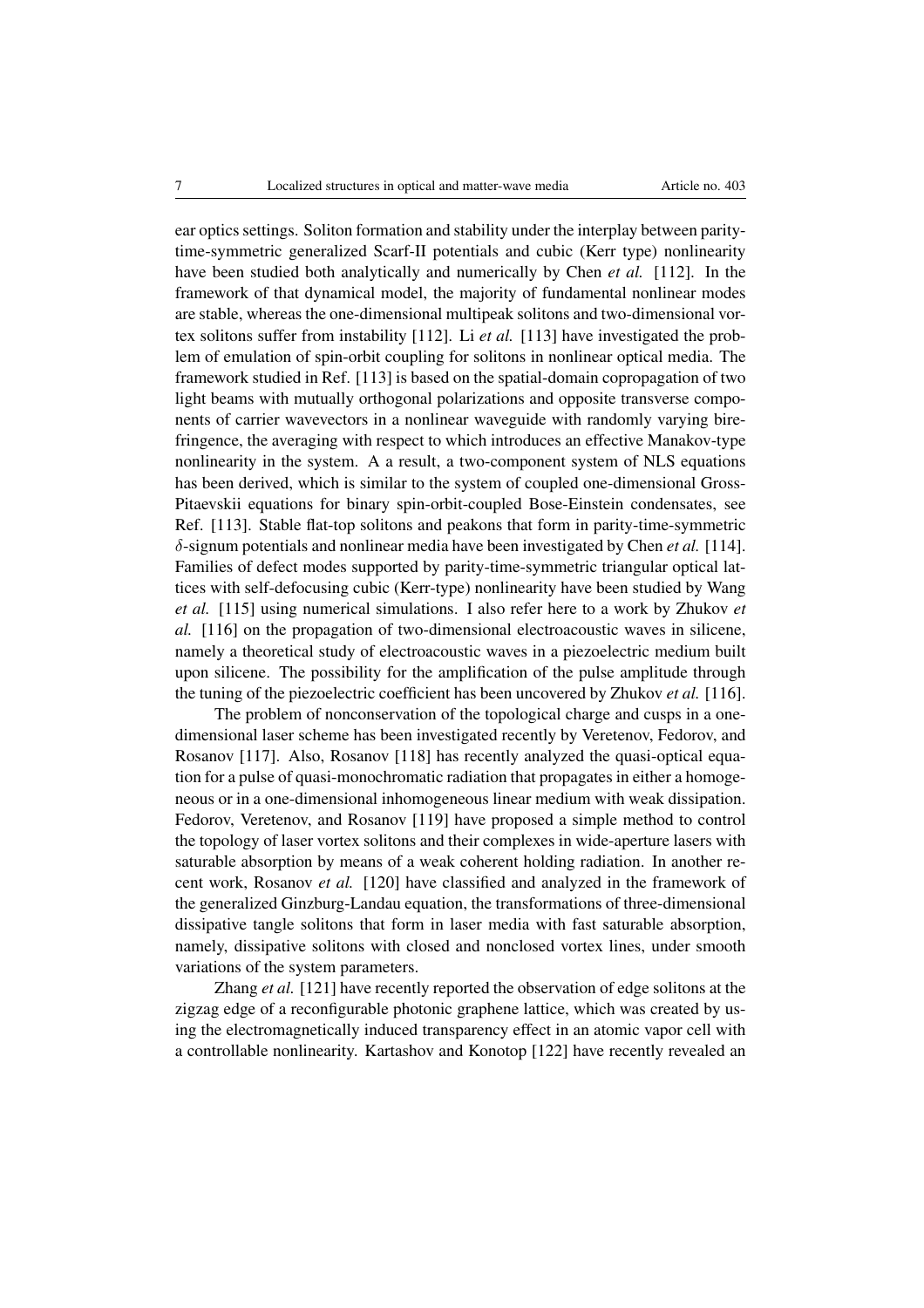universal effect of gauge fields on the existence, evolution, and stability of solitons in the spinor multidimensional NLS equation. It has been found in Ref. [122] that a nonzero curvature can lead to the existence of unusual modes, namely, stable localized self-trapped fundamental and vorticity-carrying states in media with constant repulsive interactions without the need for additional external confining potentials and even in the situation of expulsive external traps. Shafeeque Ali *et al.* [123] have reported a theoretical analysis of the modulational instability of diffractionless waves in a face-centered-square lattice of waveguides featuring non-Kerr nonlinearities (namely, with cubic, quintic, and septimal nonlinearities), and with alternating signs of refractive index. Recently, Gaidoukov and Anglin [124] have used the Bogoliubov-de Gennes theory to study the snake instability of gray solitons in higher dimensions. An approximate analytical description of the snake instability within the Bogoliubov-de Gennes perturbation theory has been put forward and within that linear approximation the results obtained in two dimensions can be also applied to three dimensions, describing buckling modes of the low-density plane [124]. The interesting propagation dynamics of periodic and solitary waves (both bright and dark solitons) in inhomogeneous optical waveguides with third-order dispersion and selfsteepening nonlinearity has been recently investigated by Kruglov and Triki [125]. In that work, the formation and the stability characteristics of periodic waves and envelope solitons in dispersive Kerr-type optical media under the combined influence of third-order dispersion and self-steepening effect have been studied in detail [125].

Kevrekidis *et al.* [126] have revisited the problem of transverse instability of a two-dimensional breather stripe of the sine-Gordon equation. Using direct numerical simulations, it has been found that the instability leads to the breakup of the quasi-one-dimensional breather in a chain of interacting two-dimensional radial breathers that are fairly robust [126]. The asymptotic reductions and solitary waves of a weakly nonlocal defocusing NLS model have been studied by Koutsokostas *et al.* [127]. Recently, Ivars *et al.* [128] have uncovered the gradual self-replication of spatiotemporal Kerr cavity patterns in cylindrical microresonators.

In what follows I list a few recent experimental advances in the area of localized structures in diverse optical settings. Reyna *et al.* [129] have observed and analyzed in detail the formation, decay, and subsequent regeneration of ringshaped clusters of (2+1)-dimensional spatial solitons in a medium with cubic-quintic (focusing-defocusing) self-interaction and strong dissipative nonlinearity. The experimental setup uses a laser beam at wavelength 800 nm, which is built of pulses with the temporal duration 150 fs, at the repetition rate of 1 kHz, propagating in a cell filled by liquid carbon disulfide  $(CS_2)$ . Shen and Dierking [130] have investigated experimentally the interesting dynamics of electrically driven multidimensional solitons in nematic and cholesteric liquid crystals. They have also put forward that these solitons can be used as vehicles for two-dimensional delivery of micro-cargos. Garbin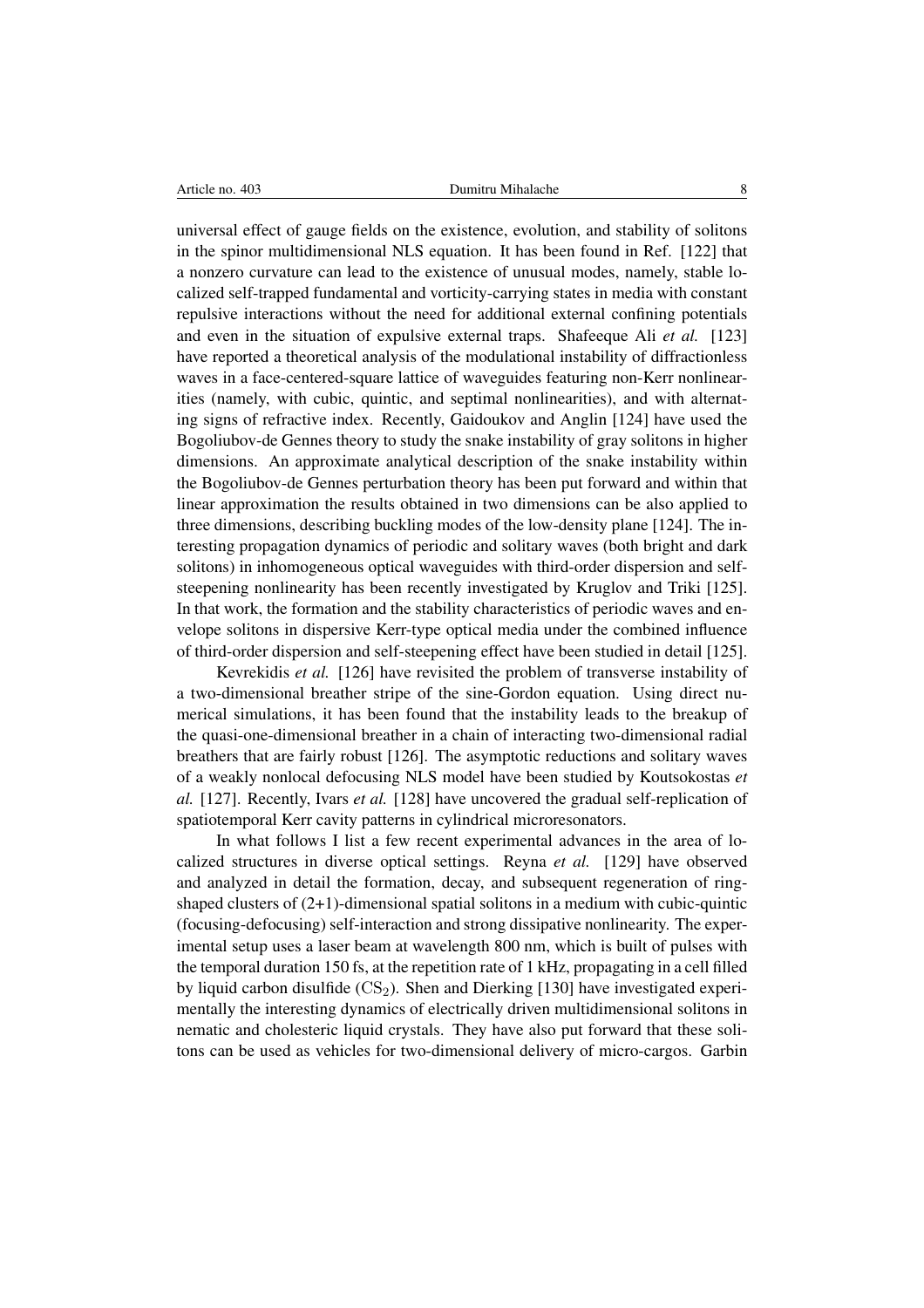*et al.* [131] have reported the experimental realization of dissipative polarization domain walls in passive coherently driven Kerr resonators. These dissipative polarization domain walls consist of temporally localized structures where the amplitudes of the two polarization modes of the resonator interchange, thus segregating domains of orthogonal polarization states. To the best of my knowledge, the experimental results presented in Ref. [131] constitute the first evidence of isolated dissipative all-optical temporal polarization domain walls. Spatiotemporal optical vortices with controllable transverse orbital angular momentum have been recently generated experimentally [132, 133]; see also earlier theoretical and experimental works in this area [134–136].

### 2.1. SOLITONS IN CARBON NANOTUBES

The propagation of ultrashort optical pulses and the formation of multidimensional solitons in carbon nanotubes (CNTs) have been investigated in a series of recent papers [137–144].

A theoretical study of three-dimensional light bullets in Bragg media containing arrays of CNTs has been reported by Zhukov *et al.* [137]. The possibility of stable propagation of such spatiotemporal optical waveforms has been demonstrated in Ref. [137]. Fedorov *et al.* [138] have studied the propagation of three-dimensional bipolar ultrashort electromagnetic pulses in inhomogeneous arrays of semiconductor CNTs. The problem of stabilization of ultrashort pulses by external pumping in arrays of CNTs subject to piezoelectric effects has been investigated by Konobeeva *et al.* [139]. That work has revealed that stable propagation of ultrashort pulses can be achieved when the dissipative piezoelectric effects are properly compensated through external pumping [139]. The asymptotic dynamics of three-dimensional bipolar ultrashort electromagnetic pulses in arrays of semiconductor CNTs has been studied by Fedorov *et al.* [140]. The propagation dynamics of three-dimensional bipolar ultrashort pulses in arrays of semiconductor CNTs at times much longer than the pulse duration, yet still shorter than the relaxation time in the system, has been studied in detail both analytically and numerically [140].

Konobeeva *et al.* [141] have investigated the propagation characteristics of extremely short optical pulses in strained carbon nanotubes in the three-dimensional case. It has been shown that the mechanical stretching of carbon nanotubes significantly affects the dynamics of three-dimensional extremely short optical pulses in CNTs, namely, the larger the strain, the more stable the pulse becomes; see Ref. [141]. The problem of the propagation of three-dimensional ultrashort optical pulses in photonic crystals made of zig-zag carbon nanotubes under the condition of nonlinear absorption and amplification has been studied by Dvuzhilov *et al.* [142].

The peculiarities of propagation in CNTs of extremely short optical pulses with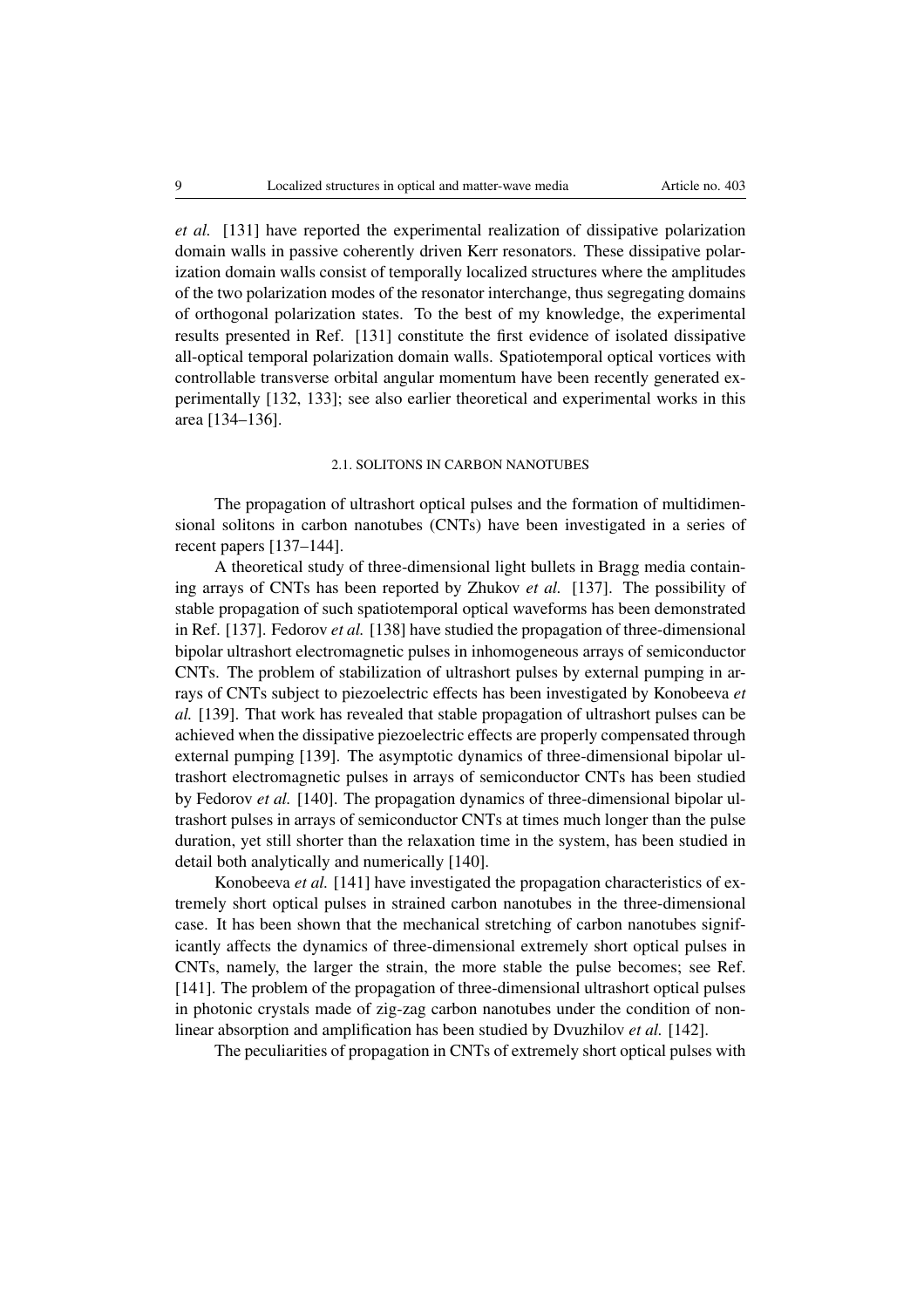| Article no. 403 |  |  |
|-----------------|--|--|
|-----------------|--|--|

nonlinear absorption have been recently put forward by Konobeeva *et al.* [143]. In that work it has been demonstrated the stability of the electromagnetic pulse shape on a time scale that is significantly longer than the pulse duration but not exceeding the characteristic relaxation time; see Ref. [143]. The interesting problem of the heating of a carbon nanotubes array with few-cycle optical pulses has been investigated by Konobeeva *et al.* [144] in the framework of the hot electron model, in which an array of CNTs is irradiated by an electromagnetic wave with a high intensity.

Fedorov *et al.* [145] have recently studied both analytically and numerically the propagation of three-dimensional bipolar ultrashort electromagnetic pulses in an inhomogeneous array of semiconductor CNTs, in the presence of a control highfrequency electric field. It has been shown that as a result of the interaction of the ultrashort pulse with the barrier layer of high electron density in an array of CNTs, the pulse can either pass through the layer or can be reflected from it. The obtained results may be used for the design of soliton valves, with the transmissivity controlled by the high-frequency electric field, by adjusting the amplitude and frequency of that control field [145].

## 2.2. ULTRASHORT (FEW-CYCLE) OPTICAL WAVEFORMS

Many experimental and theoretical studies of optical pulses with widths ranging from tens of nanoseconds to only a few tens of femtoseconds have been reported in the course of the last three decades; see, in particular, several review papers on the fast growing research area of ultrashort high-power optical pulses [146–166]. The possibility to generate high-intensity ultrashort optical pulses relies on a revolutionary experimental achievement, namely the so-called *chirped pulse amplification* technique, which was introduced in 1985 by Strickland and Mourou [167].

Next I briefly overview recent theoretical results in the area of ultrashort optical waveforms. The excitation of molecular rotational levels by unipolar subcycle pulses has been investigated theoretically by Arkhipov *et al.* [168]. It has been shown in Ref. [168] that it is possible an efficient excitation of molecular rotational resonances by unipolar subcycle pump pulses with respect to bipolar single-cycle ones, provided that the duration of excitation pulses is much smaller than the rotational period of the molecule. The possibility of the selective ultrafast control of multi-level quantum systems by subcycle and unipolar pulses has been studied in a recent work by Arkhipov *et al.* [169]. Though the spectrum of such ultrashort pulses covers several levels at once, it has been shown that it is possible to selectively excite the levels by varying the driving pulse shape, and duration or time delay between consecutive pulses [169]. The interaction of rectangular unipolar pulses with two-level resonant media has been investigated by Arkhipov and Rosanov [170] under conditions that the pulse duration is shorter than the relaxation times of the medium. Few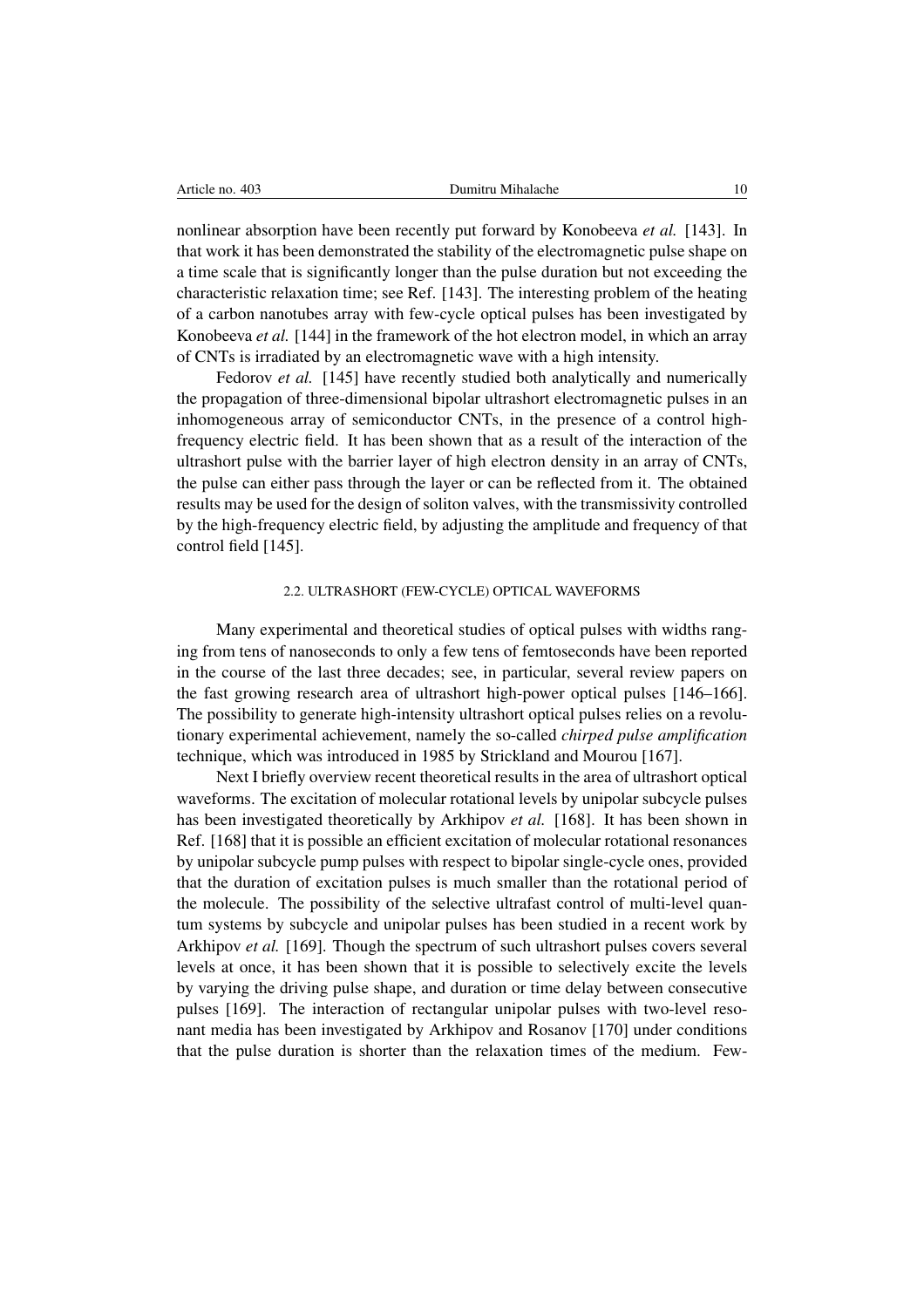cycle-pulse solitons and soliton molecules in a model governed by the fifth-order Korteweg-de Vries equation have been investigated by Chen and Jia [171].

In a recent work, Bulanov *et al.* [172] have shown that the interplay between the vacuum polarization and the nonlinear effects in the interaction of counter-propagating electromagnetic waves can result in the formation of relativistic electromagnetic solitons that are described by the celebrated Kadomtsev-Petviashvili, Korteweg-de Vries, and dispersionless Kadomtsev-Petviashvili nonlinear partial differential equations. In another recent work, Zhou *et al.* [173] have developed a computational method to study the electron-positron pair creation that is induced by two sequential short pulses. In Ref. [173], the double cosine-Gaussian pulse, the alternating-sign double-Gaussian pulse, and the double-Gaussian pulse with the same sign have been used and the effects of the pulse parameters and the pulse shape on the total number of electron-positron pairs have been also discussed. Siminos *et al.* [174] have recently shown by using numerical methods (particle-in-cell simulations) that isolated carrier-envelope-phase tunable intense subcycle pulses can be created by a frequency upconversion process, which they referred to as laser wakefield driven amplification.

I overview in what follows some recent experimental works in this very broad area. An important scientific contribution towards the obtaining of intense isolated attosecond pulses, in the extreme ultraviolet and X-ray spectral ranges, from relativistic surface high harmonics has been reported by Jahn *et al.* [164]. In that work, both measurements and particle-in-cell numerical simulations to determine the optimum values for the most important parameters have been presented [164]. Recently, Aleksandrov *et al.* [165] have reported the upgrading design of a multi-TW femtosecond laser in order to increase its peak power with more than one order of magnitude.

In a comprehensive review paper, Khazanov, Mironov, and Mourou [166] have reported on the problem of nonlinear compression of high-power laser pulses, in particular, the very promising *compression after compressor approach*, when the pulse is shortened after passing a compressor. This innovative method has the following merits: its simplicity and low cost, negligible loss of pulse energy, and applicability to high-power lasers, see Ref. [166].

The current status and highlights of the Extreme Light Infrastructure Nuclear Physics (ELI-NP) research program have been reported by Tanaka *et al.* [175]. The ELI-NP pillar of the European ELI infrastructure is hosted in Magurele near Bucharest, Romania. Lureau *et al.* [176] have recently reported on a two-arm hybrid high-power laser system developed at the Bucharest-Magurele ELI-NP Facility, which is able to deliver  $2 \times 10$  PW femtosecond pulses.

I also mention here the work by Söderström et al. [177] on the design and commissioning of a new detector array within the ELI Gamma Above Neutron Threshold (ELIGANT) set-up, with the aim of measuring weak second and third order  $\gamma$ -ray emitting quantum-electrodynamical processes. This new detector array is one of the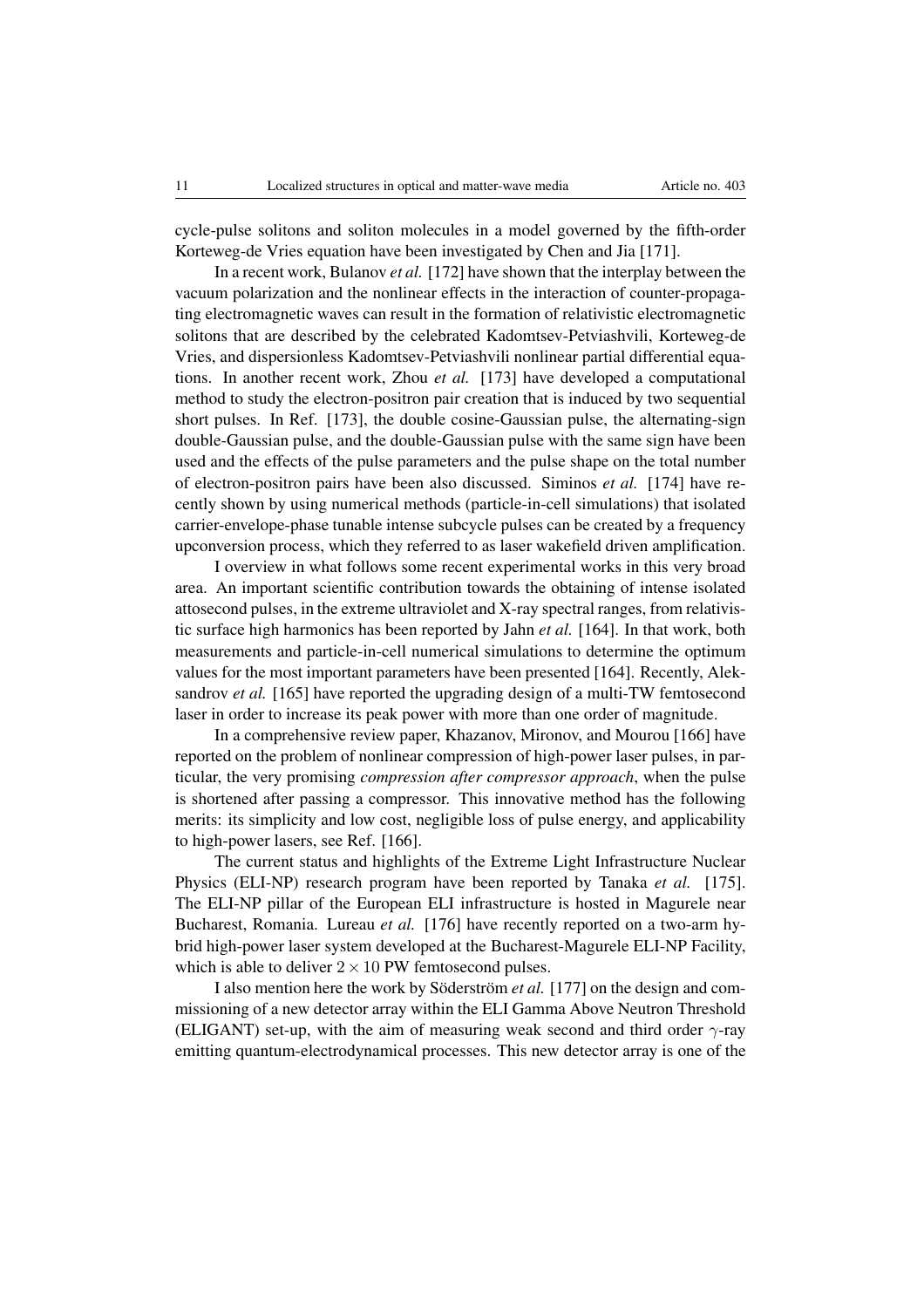| Article no.<br>-403 | Jumitru Mihalache |  |
|---------------------|-------------------|--|
|                     |                   |  |

key instruments in the research program *Nuclear physics and applications with highbrilliance gamma beams* at the ELI-NP pillar in Magurele, Romania.

## 3. LOCALIZED STRUCTURES IN FRACTIONAL SYSTEMS

In this Section I overview some recent works in the area of localized structures forming in the so-called *fractional systems*, more precisely in media with fractional dimension. Laskin has introduced two decades ago in the context of quantum mechanics, in the seminal works [178–180], the so-called fractional Schrödinger equation (FSE), The key parameter that defines the fractionality of the FSE is the Levy ´ index,  $1 < \alpha < 2$ . For the particular case  $\alpha = 2$  the FSE becomes the standard Schrödinger equation. I also refer here to the book by Laskin on fractional quantum mechanics [181], to the textbook by Herrmann [182] on the fundamentals of the fractional calculus for physicists, and to a more specialized book by Yang, Baleanu, and Srivastava [183] on local fractional integral transforms and their applications in diverse research areas. It should be also mentioned here some recent works on fractional models in diverse physical settings and on the study of fractional differential equations with applications in physics and engineering [184–192].

In a seminal paper, Longhi [193] has introduced the FSE in optics, namely an optical realization of the FSE that is based on the transverse light dynamics in aspherical optical cavities. In that pioneering work, a laser implementation of the fractional quantum harmonic oscillator has been presented, in which dual Airy beams can be selectively generated under off-axis longitudinal pumping.

Solaimani [194] has calculated numerically the eigenvalues of one-dimensional parity-time-symmetric FSE with multiple quantum wells potential profile and has studied the effects of different parameters on the pairwise coalescence of eigenvalues. In a recent work, Lombard *et al.* [195] have investigated both analytically and numerically the observables of complex-valued parity-time-symmetric shifted potentials. The possibility of existence of stable solitons in fractional dimensions has been investigated in several works; see, for example, Refs. [196–199]. It should be pointed out here the recent work by Li and Dai [199] where double loops and pitchfork symmetry breaking bifurcations of optical solitons in nonlinear FSE with competing cubic-quintic nonlinearities have been investigated in detail. It has been revealed that stable asymmetric solitons emerge from unstable symmetric and antisymmetric ones by way of two distinct symmetry breaking scenarios [199]. Moreover, accessible solitons [200, 201] and self-trapped states of vectorial [202], gap [203], nonlocal [204], vortical [205], and multi-peak types [206] have been predicted in FSE models, as well as soliton clusters [207, 208], symmetry breaking of solitons [209, 210], and dissipative solitons in a fractional complex Ginzburg-Landau model [211]. It should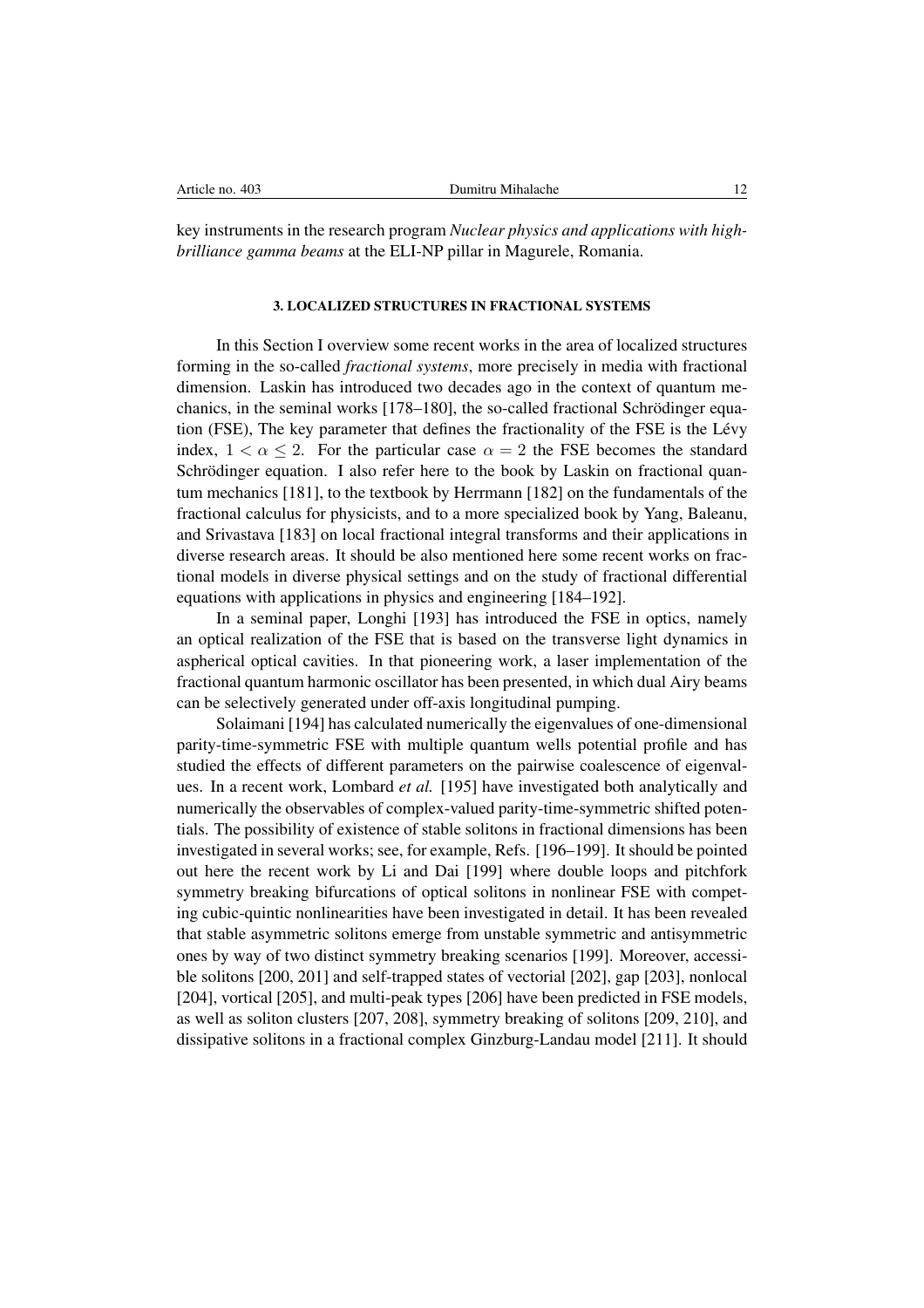be pointed out here that in the case of the ubiquitous cubic (Kerr) self-focusing media, the solitons are unstable at  $\alpha \leq 1$ , because the combination of such small values of the Lévy index  $\alpha$  with the self-focusing Kerr nonlinearity gives rise to the collapse of the optical beam. Liangwei Zeng and Jianhua Zeng [196] have investigated the existence and stability of stable bright solitons in one-dimensional fractional media with spatially periodical modulated Kerr nonlinearities. It has been shown in Ref. [196] that the soliton families are stable if the Lévy index  $\alpha$  exceeds a certain threshold value, below which the balance between the fractional-order diffraction and the spatially modulated self-focusing nonlinearity is broken. In a recent work, Li *et al.* [197] have studied analytically and numerically the  $PT$ -symmetric optical modes and spontaneous symmetry breaking in the space-fractional Schrödinger equation. Moreover, families of vortex solitons in the fractional NLS equation with the cubicquintic nonlinearity have been recently investigated by Li *et al.* [205]. Qiu *et al.* [206] have investigated numerically the problem of stabilization of single- and multipeak solitons in the fractional NLS equation with a trapping potential. Metastable soliton necklaces supported by fractional diffraction and competing optical nonlinearities have been studied by Li *et al.* [208]. The unique dynamics of dissipative solitons in the framework of a one-dimensional complex Ginzburg-Landau equation of a fractional order has been investigated by Qiu *et al.* [211] by using analytical and numerical methods. The effects of the Lévy index on the soliton's dynamics have been studied and in particular, the dependence of the stability domains in the model's parameter space on the value of Lévy index has been identified in Ref. [211]. In the framework of fractional discrete NLS equation, Molina [212, 213] has recently studied the nonlinear modes, both bulk and surface states, and their stability.

In a paper by Huang and Dong [214], the existence and stability of one- and two-dimensional dissipative surface solitons supported by the nonlinear FSE with an interface between a semi-infinite chirped lattice and a uniform Kerr medium have been studied in detail. It has been shown in Ref. [214] that stable dissipative surface solitons feature low energy and small propagation constants and adapt well to a wide range of two-photon absorption. Robust nonlinear dissipative surface solitons can be excited by Gaussian input beams. Vortex solitons in fractional systems with partially parity-time-symmetric azimuthal potentials have been studied by Dong and Huang [215]. The domain of variation of the Lévy index  $\alpha$  greatly impacts the properties of nonlinear vortices, including the existence domain, power, and stability of such vortex solitons; see Ref. [215] for a detailed study of these problems.

Recently, Zhu *et al.* [216] have investigated the existence and stability of inphase three-pole and four-pole gap solitons in the FSE supported by one-dimensional parity-time-symmetric periodic potentials with defocusing Kerr nonlinearity. These multipole gap solitons in FSE with parity-time-symmetric optical lattices exist in the first finite gap and are stable for moderate power values [216]. However, when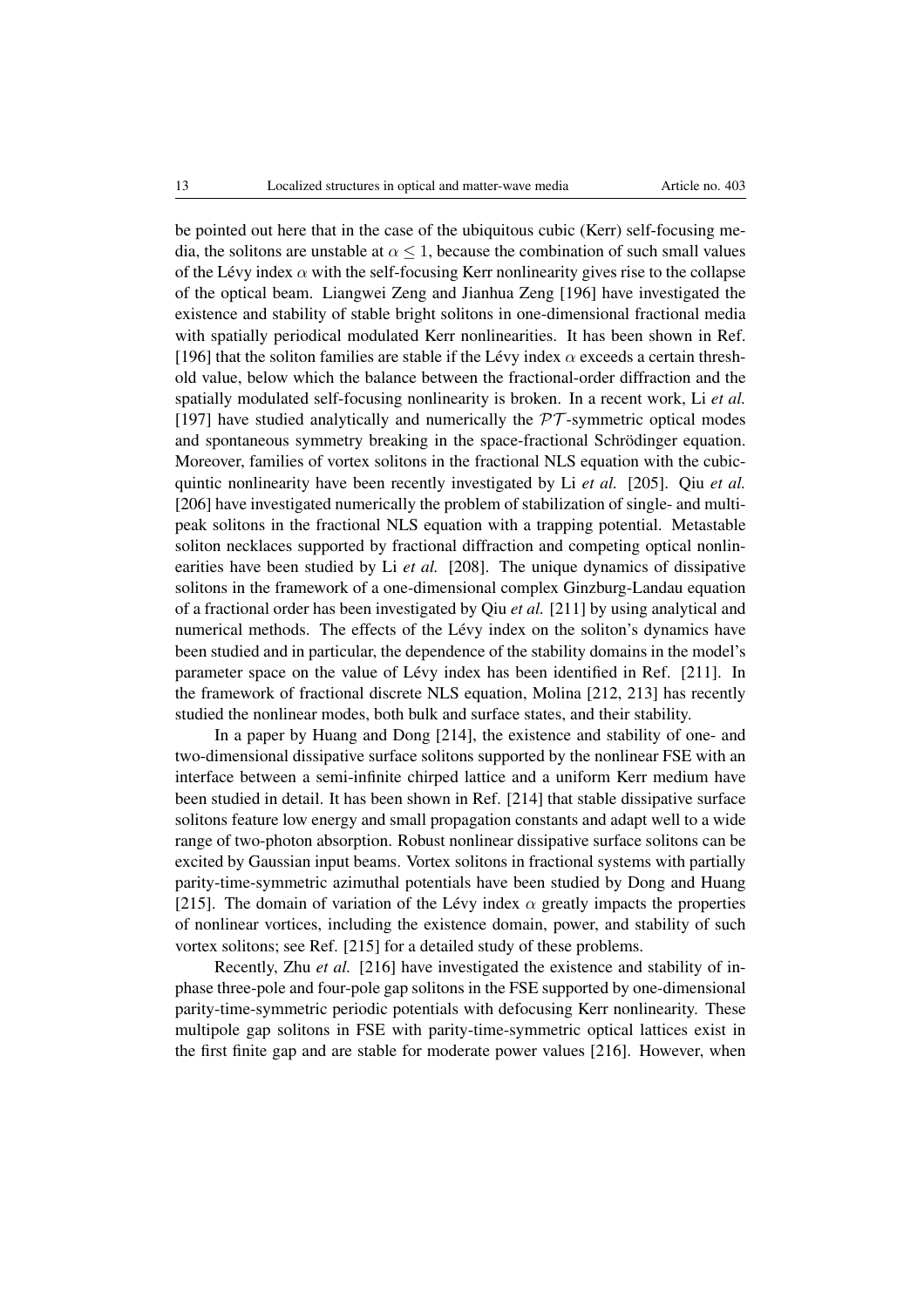the Lévy index  $\alpha$  decreases, the domains of stability of the in-phase multipole gap solitons shrink, see Ref. [216]. In a subsequent work by the same group [217], the existence and stability of mixed-gap vector surface solitons at the interface between a uniform medium and an optical lattice with fractional-order diffraction have been reported. The mixed-gap vector surface solitons can be stable in the nonlinear FSE. The two components of these vector surface solitons arise from the semi-infinite and the first finite gaps of the optical lattices, respectively, and for some propagation constants of the first component, the stability domain of these vector surface solitons can be widened by decreasing the Lévy index  $\alpha$ , see Ref. [217].

The interesting propagation dynamics of abruptly autofocusing circular Airy-Gaussian vortex beams in the (2+1)-dimensional FSE has been studied by He *et al.* [218]. By means of specific numerical techniques, the propagation dynamics of the beams with vorticities from 0 to 4 has been explored in Ref. [218]. It has been put forward that the propagation leads to abrupt autofocusing, followed by its reversal (rebound from the center). The Lévy index  $\alpha$  ( $1 < \alpha < 2$ ), the relative width of the Airy and Gaussian factors, and the vorticity determine the autofocusing dynamics, including the focusing distance, radius of the focal light spot, and peak intensity at the focus; see Ref. [218] for more details of this study. In a recent paper by Xin, Song, and Li [219] the interesting evolution dynamics of Gaussian beams governed by the two-dimensional FSE with variable coefficients has been studied analytically and numerically. The impact of the longitudinal modulation, the Lévy index, and the chirp parameters on the evolution of Gaussian beams has been analyzed in detail [219]. Li *et al.* [220] have investigated analytically and numerically the existence, symmetry breaking bifurcation, and stability of two-dimensional optical solitons supported by fractional diffraction, in the framework of nonlinear FSE with either selffocusing or self-defocusing saturable nonlinearities. The physical setting supports two-dimensional symmetric, antisymmetric, and asymmetric solitons, and it has been revealed that the asymmetric solitons emerge by way of a symmetry breaking bifurcation, see Ref. [220]. In a recent work, Zeng *et al.* [221] have constructed families of fundamental and multipole solitons (dipole and tripole solitons) in a cubic-quintic nonlinear lattice in fractional dimension. The multipole complexes exist only in the presence of the nonlinear lattice and the shapes and stability of all solitons strongly depend on the value of the Lévy index. The stability domains are broadest for the fundamental solitons and narrowest for the tripoles, see Ref. [221].

### 4. ROGUE WAVES

In this Section I overview some recent theoretical and experimental advances in the area of rogue waves (RWs), also termed as freak waves. These special wave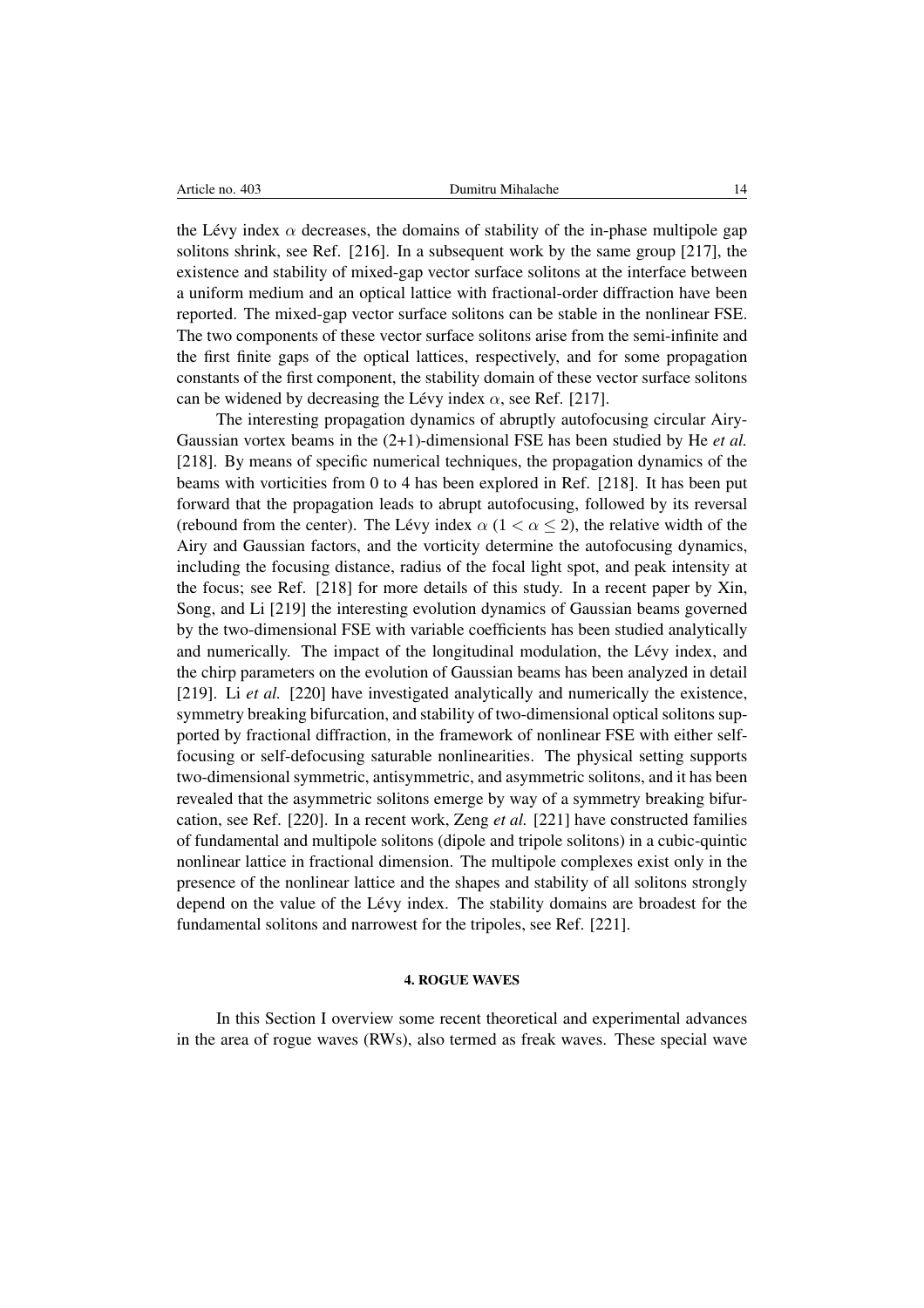structures emerge in a broad class of physical settings, for example in hydrodynamics, optics and photonics, Bose-Einstein condensates; see the comprehensive reviews [222–225]. In a recent work, Akhmediev [226] has overviewed the intense research activity in the area of rogue waves or extreme events, which are known as waves that appear from nowhere. Actually, that overview paper [226] is concentrated on the Peregrine wave, its analogs, and its higher-order combinations.

The huge amount of theoretical and experimental papers that have been published in the past decade in the area of RWs were strongly influenced by the seminal works of Peregrine [227], Kuznetsov and Ma [228, 229], and Akhmediev *et al.* [230]. In these pioneering works, exact rational solutions of the integrable NLS equation were reported. It should be also mentioned here the papers published in 1993 by Mihalache and Panoiu [231] and by Mihalache *et al.* [232] in which the above-mentioned exact rational solutions of the NLS equation and other types of the so-called first-order exact solutions of this nonlinear partial differential equation were obtained in the context of the pulse propagation in optical fibers, for both the anomalous and the normal dispersion regime. I point out here that the multiparameter families of first-order exact solutions of the NLS equation in the normal-dispersion regime have been independently reported in 1993 by Akhmediev and Ankiewicz [233] and by Gagnon [234].

In what follows I will overview recent theoretical and experimental works in this fast growing research area. Ward and Kevrekidis [235] have revisited the problem of rogue wave structures in the context of a few dispersive nonlinear dynamical models: the NLS, Hirota, and Zakharov equations. The rogue wave patterns have been found as self-similar solutions that are associated with a (potentially complex) time-dependent prefactor and a self-similar profile (in the NLS equation case, a Lorentzian profile), arising against the backdrop of a constant, nonvanishing background; see Ref. [235]. A general *n*-fold Darboux transformation matrix for the integrable Sasa-Satsuma equation has been obtained by Guo *et al.* [236]. Different kinds of solitons on a continuous wave background have been obtained by using the Darboux transformation, including *W*-shaped first-order and second-order rational solutions, co-existing *W*-shaped second-order rational solutions, first-order semi-rational solutions, first-order and second-order periodic solutions, first-order half-periodic solutions, and second-order breather-positon solutions; see Ref. [236]. The unique dynamics of dust-acoustic and dust-cyclotron freak waves in a magnetized dusty plasma has been recently studied analytically and numerically by Akhtar *et al.* [237].

Liu and Wazwaz [238] have investigated the problem of inelastic collisions of lumps and line solitons in the Maccari nonlinear system. By using the Hirota bilinear method combined with the Kadomtsev-Petviashvili hierarchy reduction method, determinant semi-rational solutions consisting of lumps and line solitons have been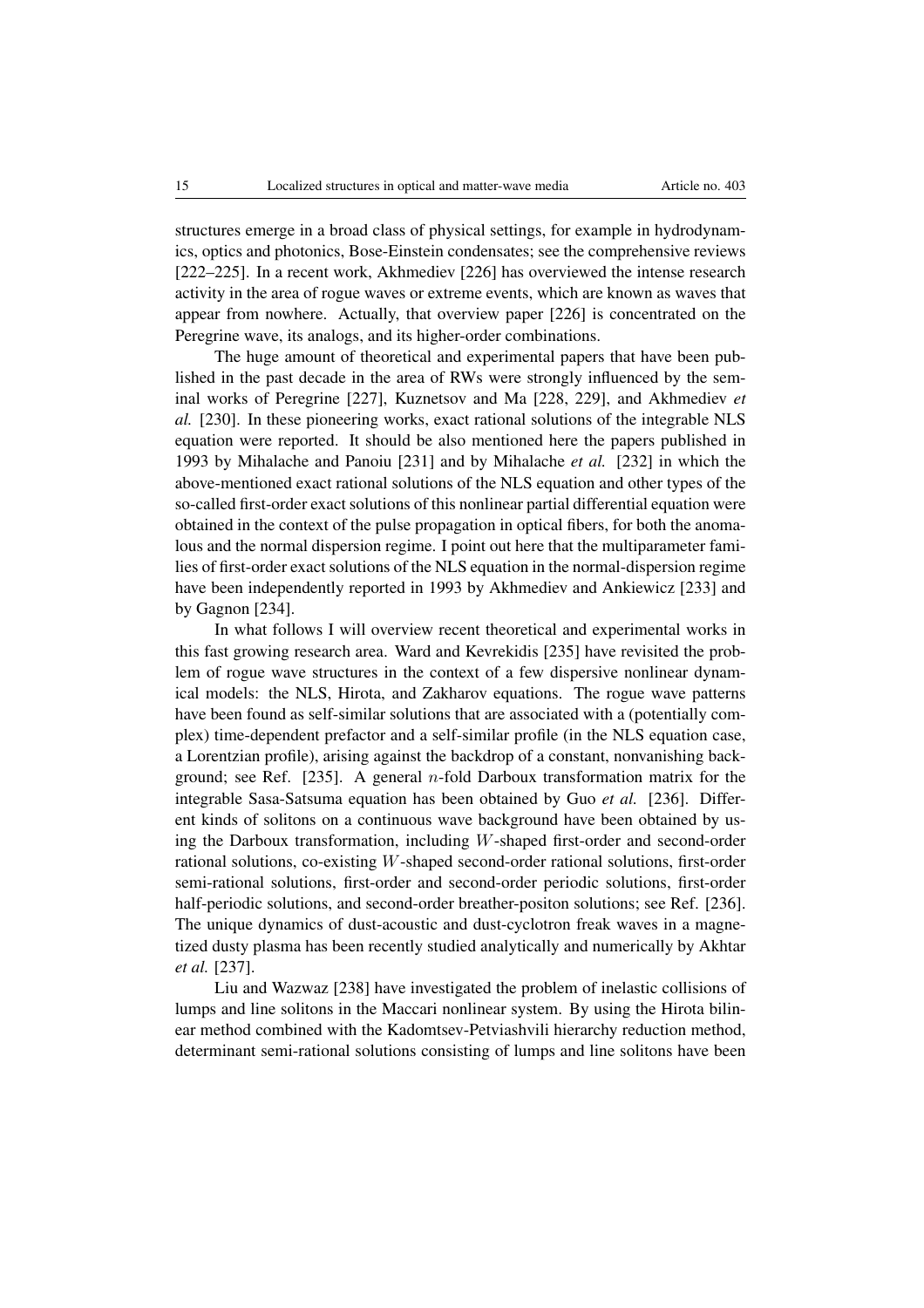| Article no. 403 |  |
|-----------------|--|
|                 |  |

constructed. The inelastic interaction scenarios have been investigated by Liu and Wazwaz [238], namely, line solitons fissioning into line solitons and lumps, lumps and line solitons fusing into line solitons, or a mixture of fusion and fission of lump and line soliton.

The rogue wave structure and the formation mechanism in the framework of coupled nonlinear Schrödinger equations have been studied by Li *et al.* [239]. In that work, by adjusting the parameters of the nonlinear dynamical model, different types of rogue wave structures, namely, bright, dark, and eye-shaped rogue waves have been obtained. Breather solutions for a six-component Ablowitz-Kaup-Newell-Segur (AKNS) system with a negative flow have been studied by Shen *et al.* [240]. Darboux transformation for the AKNS system has been constructed by setting a restrictive condition on two spectral functions. Three types of breather solutions for the AKNS system have been obtained, including the space-time periodic solution, Kuznetsov-Ma breather solution, and Akhmediev breather solution. A special kind of Akhmediev breather that is composed of bright-dark lump waves has been put forward in Ref. [240]. Kaur and Wazwaz [241] have investigated bright-dark lump wave solutions for a new form of the  $(3+1)$ -dimensional BKP-Boussinesq equation. By employing the Hirota bilinear form, they have explored a variety of lump solutions, generated from quadratic functions [241].

In a recent work, Crabb and Akhmediev [242] have studied the rogue wave multiplets in the complex Korteweg-de Vries equation. A multi-parameter family of rational solutions to the complex Korteweg-de Vries equation has been obtained. The family of solutions obtained by Crabb and Akhmediev [242] includes some particular cases with high-amplitude peaks at the centre, as well as a multitude of cases in which higher-order rogue waves are partially split into lower-order fundamental components. Hou *et al.* [243] have investigated the sine-Gordon breathers and formation of extreme waves in self-induced transparency media, within the framework of the sine-Gordon equation. It has been revealed that the extreme waves in that physical settings occur as a result of an intense interaction between individual breather components, by an optimal choice of the breathing periods and the propagation directions for each component [243]. In a recent paper, Ankiewicz *et al.* [244] have revisited the Gardner equation in order to understand the general rogue wave solutions of this nonlinear partial differential equation. Interesting structures revealed by the rational solutions of the Gardner equation have been revealed by Ankiewicz *et al.* [244]. The obtained solutions have applications in the studies of internal ocean waves and dusty-type plasmas; see Ref. [244].

The dynamics of pole trajectories in the complex plane of the Peregrine solitons for higher-order NLS equations has been investigated by Peng *et al.* [245]. It was shown in Ref. [245] that the poles of the Peregrine soliton travel down and up the imaginary axis in the complex plane, and at the turning point of the pole trajectory,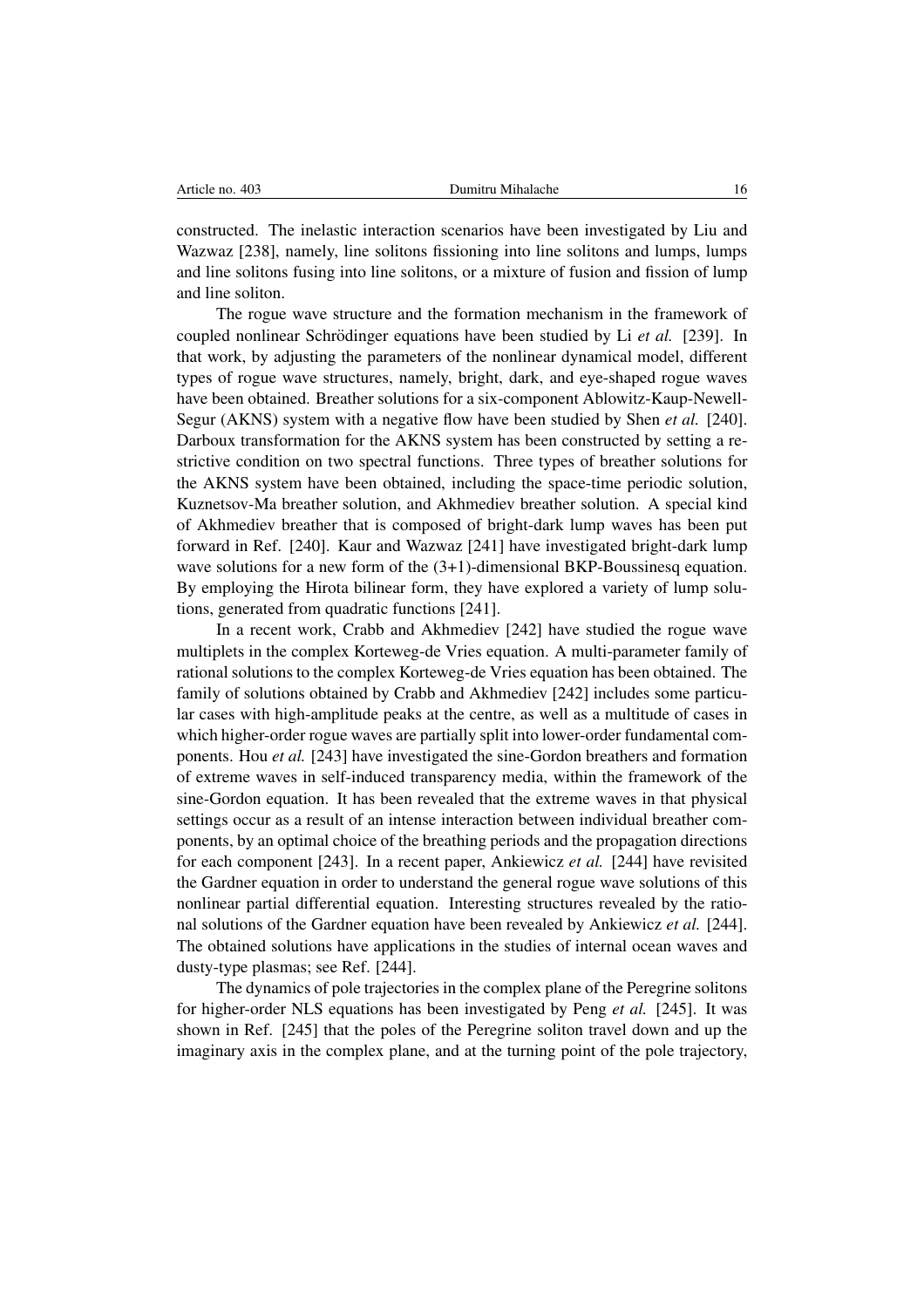the real part of the complex variable coincides with the location of maximum height of the rogue wave in physical space. Ye *et al.* [246] have obtained exact Peregrine soliton solutions on a periodic-wave background caused by the interference in the vector cubic-quintic NLS equation involving the self-steepening effect.

The interesting problem of rogue waves arising on the double-periodic background in the focusing NLS equation has been investigated independently by Chen *et al.* [247] and by Conforti *et al.* [248]. Yang *et al.* [249] have analyzed the temporal and spectral characteristics of the Akhmediev breather and have revealed the amplification and transmission of attenuated multi-solitons in nonlinear optical fibers. The analytical and numerical calculations have been based on the specific spectral characteristics of the Akhmediev breather; see Ref. [249]. The generation and propagation of hyperbolic secant solitons, Peregrine solitons, and various breathers in a coherently prepared three-level atomic system have been investigated by Guan *et al.* [250]. The high-order rogue waves excited from multi-Gaussian perturbations on a continuous wave have been studied numerically by Gao *et al.* [251]. It has been revealed that the maximal intensity approaches 63.8 times that of the power of the initial background wave, and it also retains a large value under the influence of fiber loss and noise [251].

Recently, Sullivan *et al.* [252] have studied the Kuznetsov-Ma breather-like solutions in the Salerno model, which is a discrete variant of the celebrated NLS equation interpolating between the discrete NLS equation and the completely integrable Ablowitz-Ladik model. The main scope of the work by Sullivan *et al.* [252] has been to investigate in detail the existence and stability of time-periodic solutions of the Salerno model. Panajotov *et al.* [253] have shown that optical rogue waves are controllable by means of time-delayed feedback and optical injection, thus the control of dissipative rogue waves in nonlinear cavity optics is feasible. In addition it has been revealed by Panajotov *et al.* [253] that the optical injection may suppress the rogue wave formation in semiconductor lasers with saturable absorbers. Twodimensional rogue waves on zero background in a Benney-Roskes model have been studied by Guo *et al.* [254]. The analytically obtained solutions, which are localized in both space and time, can be viewed as a two-dimensional analog of the Peregrine soliton; see Ref. [254]. I also refer here to several relevant works in this broad research area, reporting different types of rogue-wave structures and other localized waveforms in many physical contexts [255–269].

A lot of experiments on rogue (freak) waves have been reported during recent years. It should be mentioned here the work by Chabchoub *et al.* [270] on the observation of slanted solitons and breathers propagating at an angle with respect to the direction of propagation of the wave field. The experimental results of Chabchoub *et al.* [270] are based on the theoretical predictions obtained from the (2D+1) hyperbolic NLS equation for deep-water waves. The unstable waveforms in this physical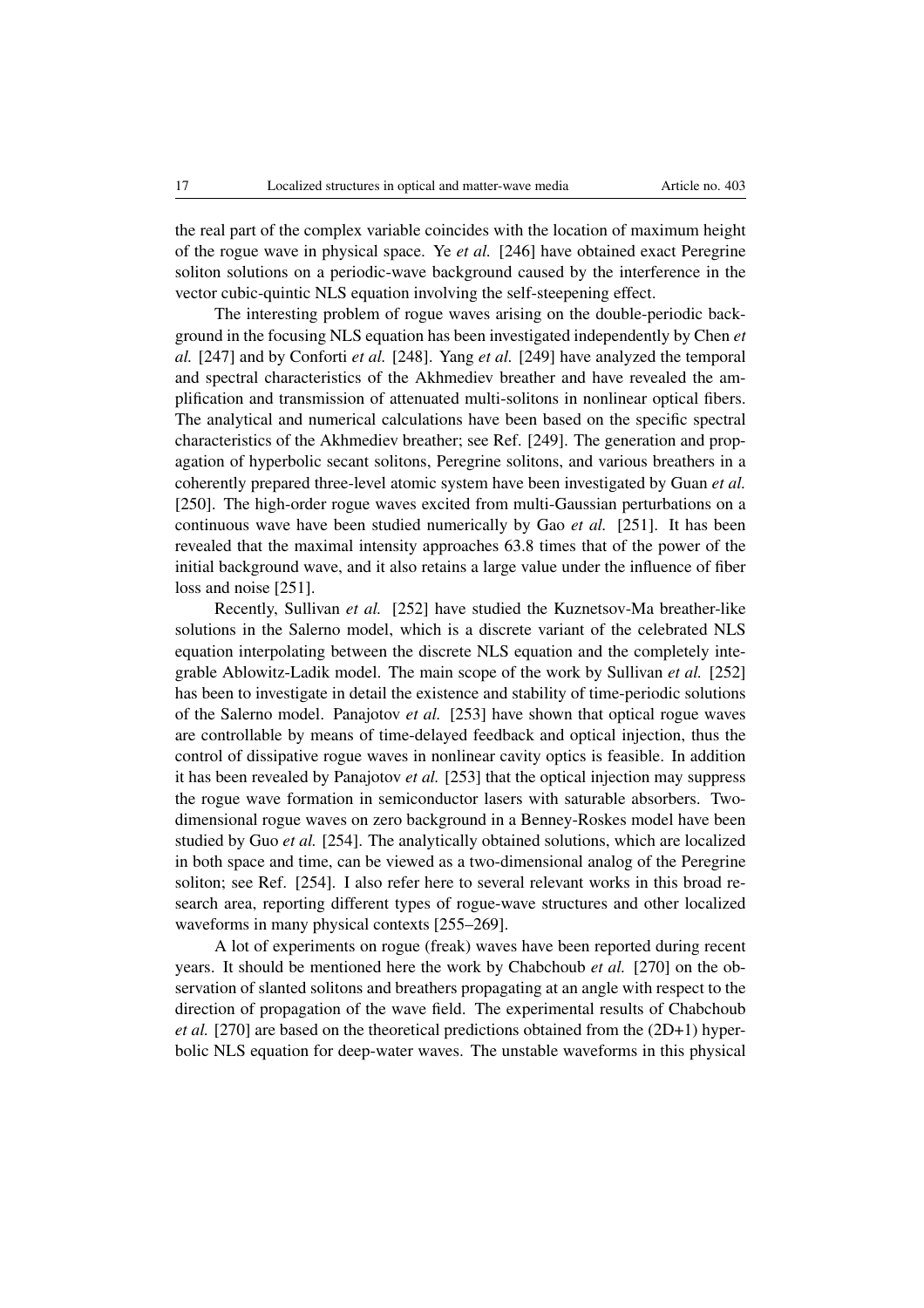|  | Article no. 403 |  |  |
|--|-----------------|--|--|
|--|-----------------|--|--|

setting explain the formation of directional large-amplitude rogue waves with a finite crest length within a wide range of nonlinear dispersive media. The recent research progress on optical rogue waves in fiber lasers has been reviewed by Song *et al.* [271]. It should be pointed out here that fiber lasers that have unique nonlinear dynamics provide an ideal platform to observe the formation of rogue waves, that is, high amplitude localized wave packets, in optical settings. Xu *et al.* [272] have recently reported the observation of a novel type of breather interaction in telecommunication optical fibers, in which two identical breathers propagate with opposite group velocities. The special interaction of breathers, namely the so-called ghost-like breather interaction has been fully described by an *N*-breather solution of the NLS equation [272]. Recently, Finot [273] has reported experimental results on Peregrine soliton-like structures in normally dispersive fibers. The emergence of a highly peaked structure on a continuous background was not linked to any Peregrine soliton dynamics and was mainly ascribed to the impact of the Brillouin backscattering; see a detailed study of this issue in Ref. [273].

### 5. MATTER-WAVE LOCALIZED STRUCTURES

In this Section I briefly overview some recent theoretical and experimental studies of physical properties of matter-wave localized structures in atomic BECs; see, for example, a short review paper by Malomed [274] on the creation of matterwave solitons by means of spin-orbit coupling, an overview paper by Pang *et al.* [275] on 2D vortex solitons in spin-orbit-coupled dipolar BECs, and a recent comprehensive review on spatiotemporal engineering of matter-wave solitons in BECs [276].

In the past few years there have been published a series of theoretical and experimental works in the area of the so-called *quantum droplets*, with the aim of creation of stable multidimensional soliton-like structures in BECs. The quantum droplets that have been predicted in a seminal paper by Petrov [49], are self-bound states in mixtures of two BECs; see also the influential earlier work by Lee, Huang, and Yang [277]. More precisely, the quantum droplets are robust two- and three-dimensional self-trapped states in BECs that are stabilized by effective self-repulsion induced by quantum fluctuations around the mean-field states.

It should be pointed out here that the three-dimensional droplets with embedded vorticity have been investigated by Kartashov *et al.* [278]; for two recent overviews of this topic, see Kartashov *et al.* [19] and Luo *et al.* [279]. The interesting problem of spontaneous symmetry breaking of quantum droplets in dual-core traps has been recently investigated by Liu *et al.* [280]. Recently, Zin *et al.* [281] have revisited the problm of stability of two-component quantum droplets beyond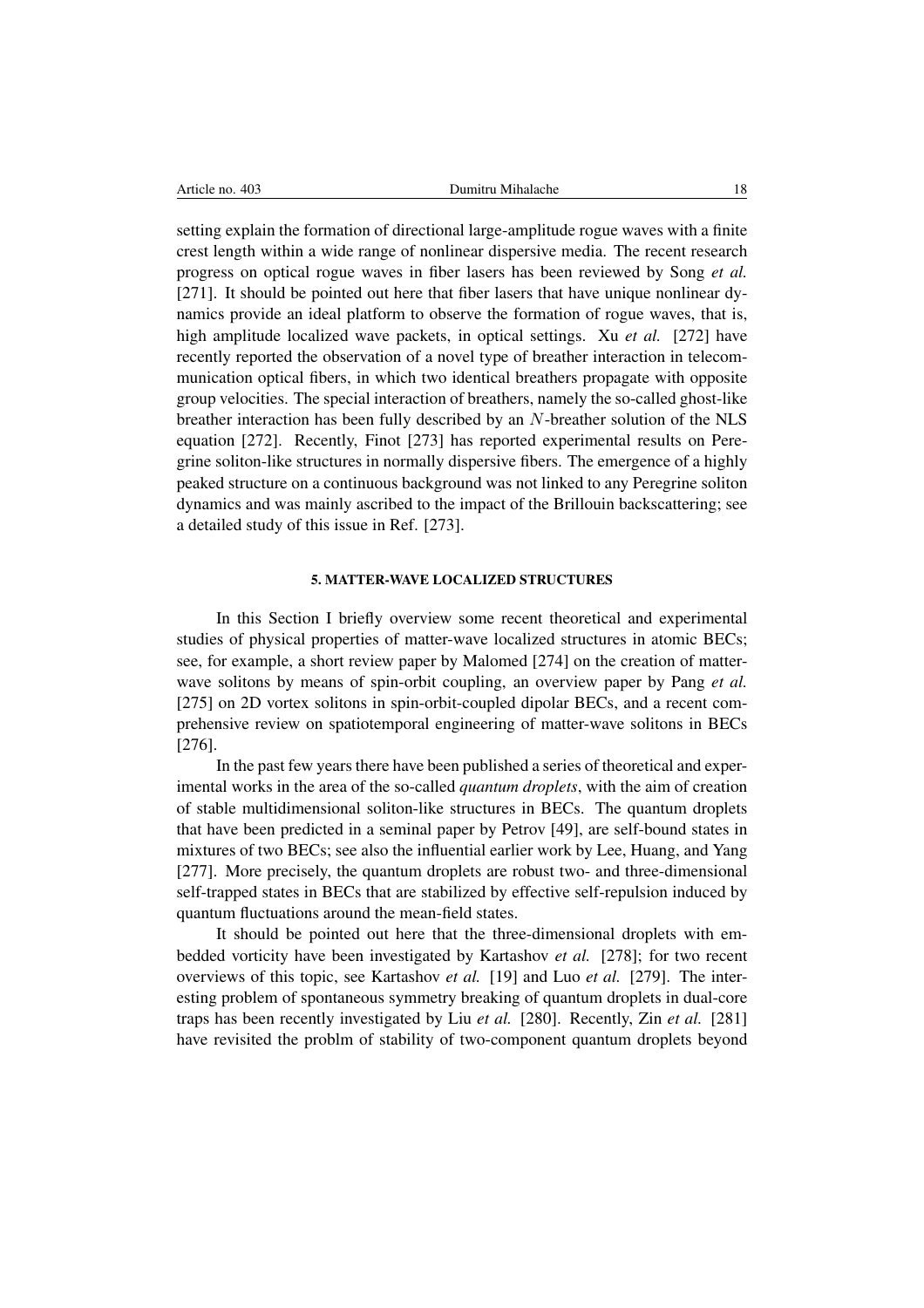approximations that rely on single-component approximation. It has been shown in Ref. [281] that the densities of the two components of a stable droplet are limited to a range depending on the interaction strength. Kartashov *et al.* [282] have predicted that the Lee-Huang-Yang effect [277] makes it possible to create stable quantum droplets in binary BECs with a heterosymmetric or heteromultipole structure, that is, for different vorticities or multipolarities in their components. In a recent work, Lin *et al.* [283] have studied two-dimensional vortex quantum droplets that are trapped by a thicker transverse confinement. It has been revealed in Ref. [283] that stable two-dimensional vortex quantum droplets with topological charge number up to at least four can be supported in that physical setting. Self-bound droplet clusters in laser-driven BECs have been recently investigated by Zhang *et al.* [284].

In the experimental area, I mention here that nearly two-dimensional [285, 286] and fully three-dimensional [287, 288] quantum droplets have been created in BECs containing <sup>39</sup>K atoms.

The problem of Faraday and resonant waves in dipolar cigar-shaped BECs has been investigated by Vudragović and Balaž [289] using a mean-field variational method and a full numerical approach; see also earlier relevant contributions in the area of Faraday waves in BECs [290–297].

The formation and stability properties of gap-type dark localized modes in a BEC trapped in an optical lattice have been studied analytically and numerically by Liangwei Zeng and Jianhua Zeng [298]. Two types of stable dark localized modes, namely gap solitons and soliton clusters, have been predicted in both one- and twodimensional settings; see Ref. [298]. Liangwei Zeng and Jianhua Zeng [299] have also introduced a model of nonlinear Kerr (cubic) media of ultracold atoms with spatially modulated repulsive interactions, which is supporting a vast variety of stable flat-top matter-wave solitons, including one-dimensional flat-top fundamental and multipole solitons, and two-dimensional flat-top fundamental and vortex solitons. This dynamical model can be implemented in both nonlinear optics and BEC settings. In a recent work, a rigorous mathematical study of vortex solitons in attractive two-dimensional BECs has been reported by Jianfu Yang and Jinge Yang [300]. Kartashov *et al.* [56] have shown that attractive two-dimensional spinor BECs with helicoidal spatially periodic spin-orbit coupling support a rich variety of stable fundamental solitons and bound soliton complexes. The problem of the reduction of the three-dimensional dynamics of BECs, under the action of strong confinement in one direction has been recently revisited [301].

Harko *et al.* [302] have studied the dynamics of vortices with arbitrary topological charges in weakly interacting BECs, using the Adomian decomposition method to solve the Gross-Pitaevskii equation in polar coordinates. In a recent work, Ravisankar *et al.* [303] have published the OpenMP versions of FORTRAN programs for solving the Gross-Pitaevskii equation for harmonically trapped three-component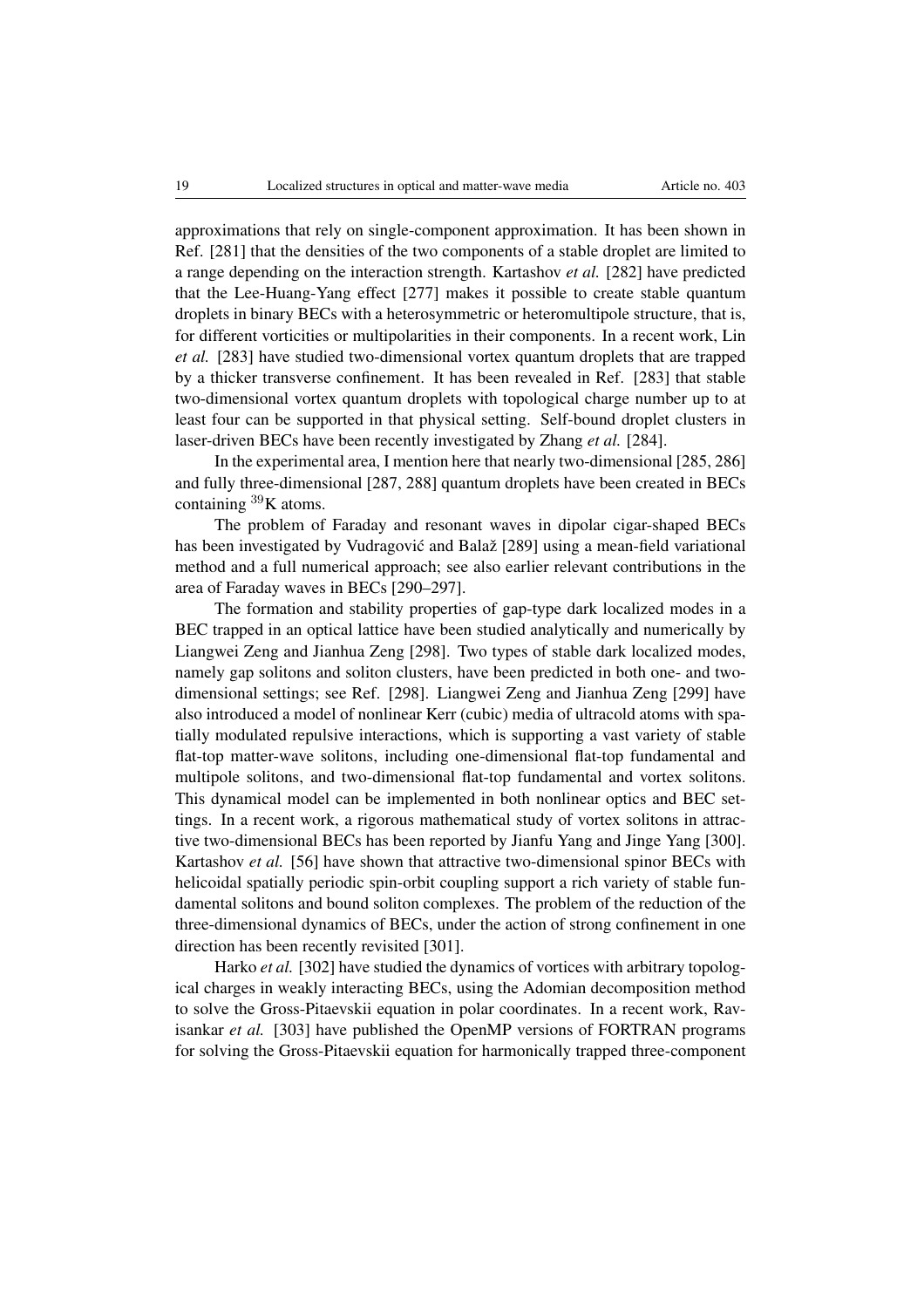spin-1 spinor BECs in both one and two spatial dimensions and with or without spinorbit and Rabi couplings.

On the experiment arena, I mention here the work by Kono *et al.* [304] on emergent critical phenomenon in spin-1*/*2 ferromagnetic-leg ladders and its relationship with the quasi-one-dimensional BEC, and the work by Luo *et al.* [305] on the creation and characterization of matter-wave breathers. The creation of quasi-onedimensional excited matter-wave solitons (breathers) has been demonstrated to be feasible by quenching the strength of the interactions in a BEC with attractive interactions; see Ref. [305] for details. The observation of multiple dark-antidark solitons in two-component repulsively interacting  ${}^{87}$ Rb BEC has been reported by Katsimiga *et al.* [306]. Also, the existence, stability, and dynamics of different multisoliton dark-antidark states obtained in the framework of the theoretical model developed in Ref. [306] have been analyzed in detail.

## 6. CONCLUSION

The objective of this article has been to provide an overview of recently obtained theoretical and experimental results in the study of localized structures in optical and matter-wave media.

This paper has been structured, essentially, as a resource text, which provides a large number of references to relevant publications reporting recent advances in the broad research field of localized structures that form in diverse optical media and Bose-Einstein condensates. In particular, I have included in this overview new findings concerning light bullets, the creation and diverse applications of few-cycle (ultra-narrow) optical pulses, the emergence of rogue waves in various media, and the creation of quantum droplets in Bose-Einstein condensates.

The survey of the recently reported theoretical and experimental results clearly demonstrates that there remains a vast room for further studies of solitons and related self-trapped states in optics and photonics, Bose-Einstein condensates, and other quickly developing areas of pure and applied physics.

*Acknowledgements.* A part of the research work overviewed in this resource paper has been carried out in collaboration with Fabio Baronio, Mikhail B. Belonenko, Evgeniya V. Boroznina, Roland Bouffanais, Shihua Chen, L. C. Crasovan, Eduard G. Fedorov, A. S. Fokas, Dimitri J. Frantzeskakis, Thomas F. George, Philippe Grelu, Lijuan Guo, Jingsong He, Yingji He, Yaroslav V. Kartashov, P. G. Kevrekidis, Yuri S. Kivshar, Natalia N. Konobeeva, Herve Leblond, Falk Lederer, Lu Li, Pengfei ´ Li, Yongyao Li, Boris A. Malomed, Igor V. Mel'nikov, Nicolae C. Panoiu, Jiguang Rao, Nikolay N. Rosanov, François Sanchez, Sergey V. Sazonov, Vladimir Skarka, Jose M. Soto-Crespo, Lluis Torner, Victor A. Vysloukh, Frank Wise, Zhenya Yan, Fangwei Ye, Liangwei Zeng, and Alexander V. Zhukov. I am deeply indebted to them for the fruitful collaboration and for many insightful discussions.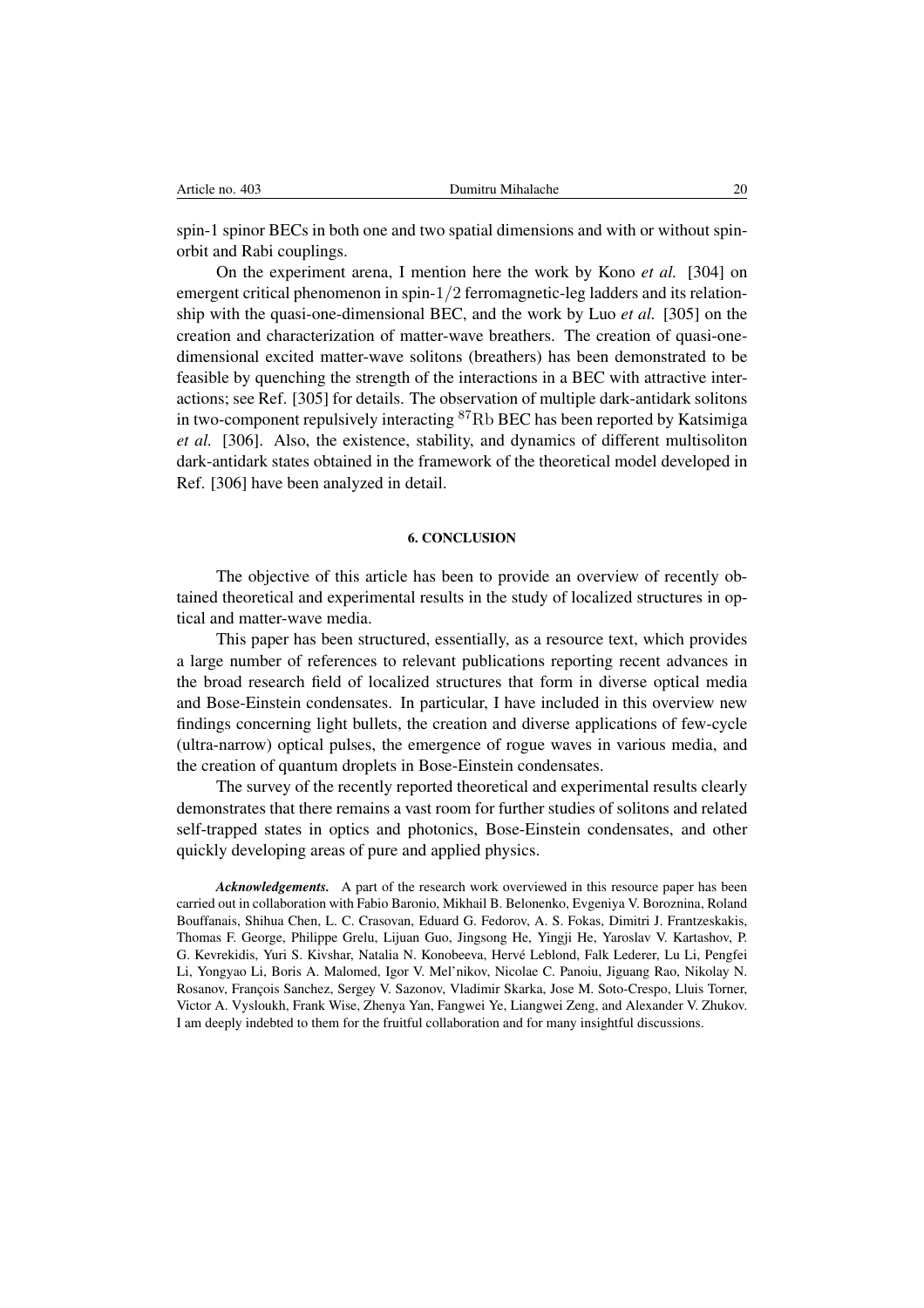### **REFERENCES**

- 1. Yu. S. Kivshar and G. P. Agrawal, *Optical Solitons: From Fibers to Photonic Crystals*, Academic, San Diego, 2003.
- 2. L. P. Pitaevskii and S. Stringari, *Bose-Einstein condensation*, Oxford University Press, Oxford, 2003.
- 3. C. J. Pethick and H. Smith, *Bose-Einstein condensates in dilute gases*, Cambridge University Press, Cambridge, 2008.
- 4. G. I. Stegeman and M. Segev, Science 286, 1518 (1999).
- 5. B. A. Malomed, D. Mihalache, F. Wise, and L. Torner, J. Opt. B 7, R53 (2005).
- 6. A. S. Desyatnikov, L. Torner, and Yu. S. Kivshar, Prog. Optics 47, 291 (2005).
- 7. Y. V. Kartashov, B. A. Malomed, and L. Torner, Rev. Mod. Phys. 83, 247 (2011).
- 8. Z. Chen, M. Segev, and D. N. Christodoulides, Rep. Prog. Phys. 75, 086401 (2012).
- 9. D. Mihalache, Rom. J. Phys. 57, 352 (2012).
- 10. D. Mihalache, Rom. J. Phys. 59, 295 (2014).
- 11. V. S. Bagnato, D. J. Frantzeskakis, P. G. Kevrekidis, B. A. Malomed, and D. Mihalache, Rom. Rep. Phys. 67, 5 (2015).
- 12. B. Malomed, L. Torner, F. Wise, and D. Mihalache, J. Phys. B: At. Mol. Opt. Phys. 49, 170502  $(2016)$ .
- 13. P. G. Kevrekidis and D. J. Frantzeskakis, Reviews in Physics 1, 140 (2016).
- 14. B. A. Malomed, Eur. Phys. J. Special Topics 225, 2507 (2016).
- 15. D. Mihalache, Rom. Rep. Phys. 69, 403 (2017).
- 16. V. V. Konotop, J. Yang, and D. A. Zezyulin, Rev. Mod. Phys. 88, 035002 (2016).
- 17. S. V. Suchkov, A. A. Sukhorukov, J. H. Huang, S. V. Dmitriev, C. Lee, and Y. S. Kivshar, Laser Photonics Rev. 10, 177 (2016).
- 18. L. Salasnich, Opt. Quant. Electron. 49, 409 (2017).
- 19. Y. Kartashov, G. Astrakharchik, B. Malomed, and L. Torner, Nature Rev. Phys. 1, 185 (2019).
- 20. B. A. Malomed, Physica D 399, 108 (2019).
- 21. B. A. Malomed and D. Mihalache, Rom. J. Phys. 64, 106 (2019).
- 22. Y. Silberberg, Opt. Lett. 15, 1282 (1990).
- 23. N. Akhmediev and J. M. Soto-Crespo, Phys. Rev. A 47, 1358 (1993).
- 24. R. McLeod, K. Wagner, and S. Blair, Phys. Rev. A 52, 3254 (1995).
- 25. L. Torner *et al.*, Opt. Commun. 121, 149 (1995).
- 26. D. Mihalache, D. Mazilu, L. C. Crasovan, and L. Torner, Opt. Commun. 137, 113 (1997).
- 27. D. Mihalache, D. Mazilu, J. Dorring, and L. Torner, Opt. Commun. 159, 129 (1999).
- 28. I. V. Melnikov, D. Mihalache, and N. C. Panoiu, Opt. Commun. 181, 345 (2000).
- 29. L. C. Crasovan, B. A. Malomed, and D. Mihalache, Phys. Lett. A 289, 59 (2001).
- 30. D. Mihalache, D. Mazilu, I. Towers, B. A. Malomed, and F. Lederer, Phys. Rev. E 67, 056608 (2003).
- 31. D. Mihalache, D. Mazilu, L. C. Crasovan, B. A. Malomed, F. Lederer, and L. Torner, Phys. Rev. E 68, 046612 (2003).
- 32. I. V. Melnikov, H. Leblond, F. Sanchez, and D. Mihalache, IEEE J. Select. Topics Quantum Electron. 10, 870 (2004).
- 33. H. Leblond, S. V. Sazonov, I. V. Melnikov, D. Mihalache, and F. Sanchez, Phys. Rev. A 74, 063815 (2006).
- 34. Y. V. Kartashov, V. A. Vysloukh, D. Mihalache, and L. Torner, Opt. Lett. 31, 2329 (2006).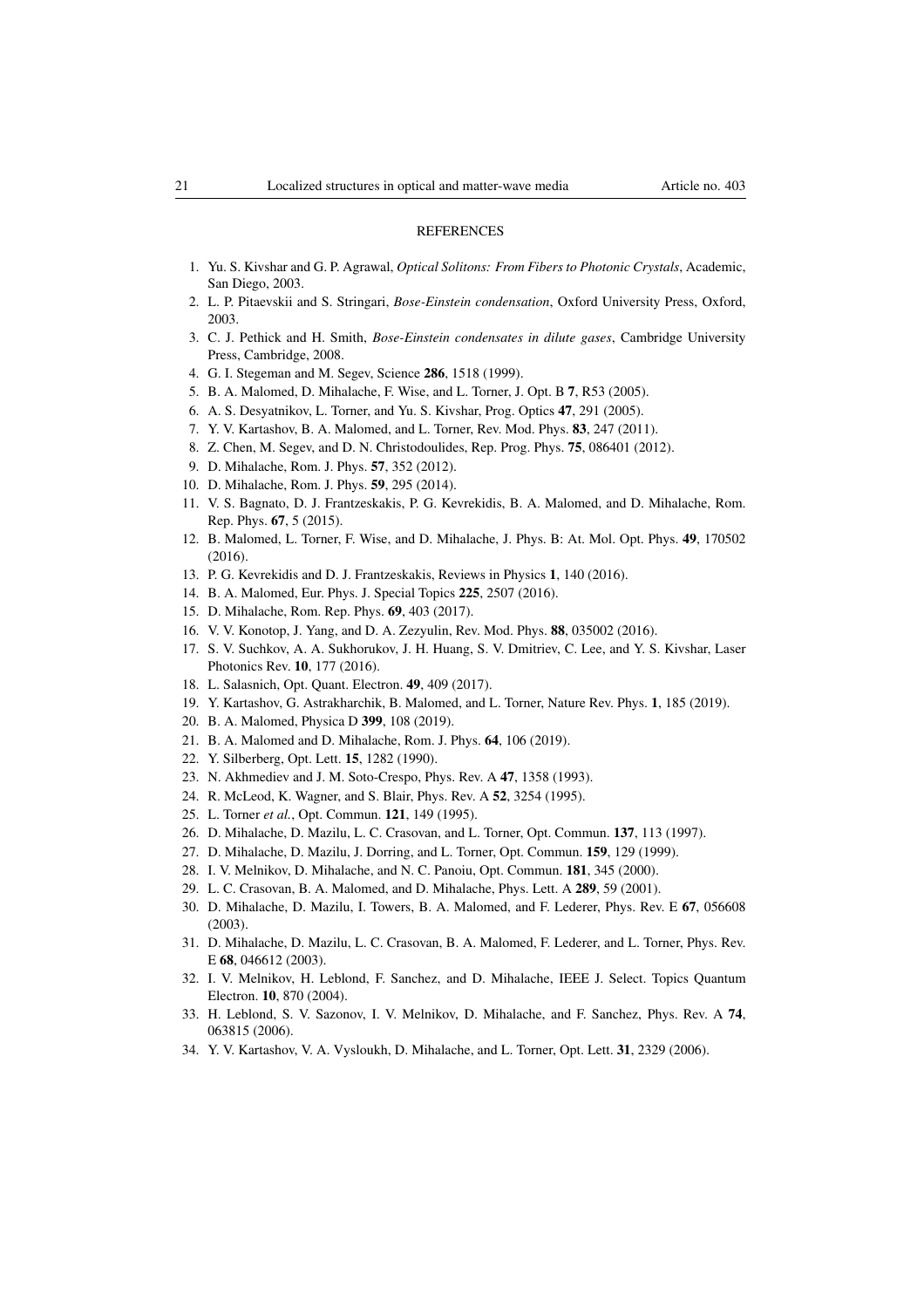- 35. D. Mihalache, D. Mazilu, F. Lederer, and Y. S. Kivshar, Opt. Express 15, 589 (2007).
- 36. D. Mihalache, D. Mazilu, F. Lederer, and Y. S. Kivshar, Opt. Lett. 32, 3173 (2007).
- 37. D. Mihalache *et al.*, Phys. Rev. A 77, 033817 (2008).
- 38. P. Genevet *et al.*, Phys. Rev. Lett. 101, 123905 (2008).
- 39. V. Skarka, N. B. Aleksić, H. Leblond, B. A. Malomed, and D. Mihalache, Phys. Rev. Lett. 105, 213901 (2010).
- 40. F. Ye, D. Mihalache, B. Hu, and N. C. Panoiu, Phys. Rev. Lett. 104, 106802 (2010).
- 41. F. Ye, D. Mihalache, B. Hu, and N. C. Panoiu, Opt. Lett. 36, 1179 (2011).
- 42. H. Leblond, H. Triki, F. Sanchez, and D. Mihalache, Phys. Rev. A 83, 063802 (2011).
- 43. H. Leblond, H. Triki, F. Sanchez, and D. Mihalache, Opt. Commun. 285, 356 (2012).
- 44. B. A. Malomed, J. Opt. Soc. Am. B 31, 2460 (2014).
- 45. C. Fernandez-Oto *et al.*, Phys. Rev. A 89, 055802 (2014).
- 46. V. Skarka *et al.*, Phys. Rev. A 90, 023845 (2014).
- 47. N. N. Rosanov *et al.*, Phil. Trans. R. Soc. A 372, 20140012 (2014).
- 48. W. H. Renninger and F. W. Wise, Optica 1, 101 (2014).
- 49. D. S. Petrov, Phys. Rev. Lett. 115, 155302 (2015).
- 50. D. A. Zezyulin and V. V. Konotop, Rom. Rep. Phys. 67, 223 (2015).
- 51. Y. V. Kartashov, C. Hang, G. X. Huang, and L. Torner, Optica 3, 1048 (2016).
- 52. C. Yang, W. Liu, Q. Zhou, D. Mihalache, and B. A. Malomed, Nonl. Dynamics 95, 369 (2019).
- 53. Yiqing Tian *et al.*, Rom. Rep. Phys. 71, 412 (2019).
- 54. V. Tronciu, B. Arar, and H. Wenzel, Rom. Rep. Phys. 72, 411 (2020).
- 55. G. Semaan, A. Nady, A. Niang, M. Kemel, M. Salhi, and F. Sanchez, Rom. J. Phys. 65, 501 (2020).
- 56. Y. V. Kartashov, E. Y. Sherman, B. A. Malomed, and V. V. Konotop, New J. Phys. 22, 103014 (2020).
- 57. H. E. Kondakci and A. F. Abouraddy, Nat. Photon. 11, 733 (2017).
- 58. H. E. Kondakci and A. F. Abouraddy, Nat. Commun. 10, 929 (2019).
- 59. A. Shiri *et al.*, Nature Commun. 11, 6273 (2020).
- 60. B. Bhaduri, M. Yessenov, and A. F. Abouraddy, Nature Photon. 14, 416 (2020).
- 61. R. Safaei *et al.*, Nature Photon. 14, 733 (2020).
- 62. Pengbo Jia, Zhili Li, Yi Hu, Zhigang Chen, and Jingjun Xu Phys. Rev. Lett. 123, 234101 (2019).
- 63. B. Kibler and P. Béjot, Phys. Rev. Lett. **126**, 023902 (2021).
- 64. Liping Zhang *et al.*, Chaos, Solitons and Fract. 143, 110608 (2021).
- 65. H. Susanto and B. A. Malomed, Chaos, Solitons and Fract. 142, 110534 (2021).
- 66. J. Qin, Z. Liang, B. A. Malomed, and G. Dong, Phys. Rev. A 99, 023610 (2019).
- 67. L. Zeng, J. Zeng, Y. V. Kartashov, and B. A. Malomed, Opt. Lett. 44, 1206 (2019).
- 68. S. V. Fedorov, N. A. Veretenov, and N. N. Rosanov. Opt. Lett. 45, 3284 (2020).
- 69. C. Ruiz-Jiménez, H. Leblond, M. A. Porras, and B. A. Malomed, Phys. Rev. A 102, 063502 (2020).
- 70. P. Parra-Rivas, S. Coulibaly, M. G. Clerc, and M. Tlidi, Phys. Rev. A 103, 013507 (2021).
- 71. N. Korneev and V. Vysloukh, Optik 225, 165424 (2021).
- 72. L. Zeng and J. Zeng, Ann. Phys. 421, 168284 (2020).
- 73. B. A. Kochetov, O. G. Chelpanova, V. R. Tuz, and A. I. Yakimenko Phys. Rev. E 100, 062202 (2019).
- 74. S. V. Sazonov, Laser Phys. 29, 124003 (2019).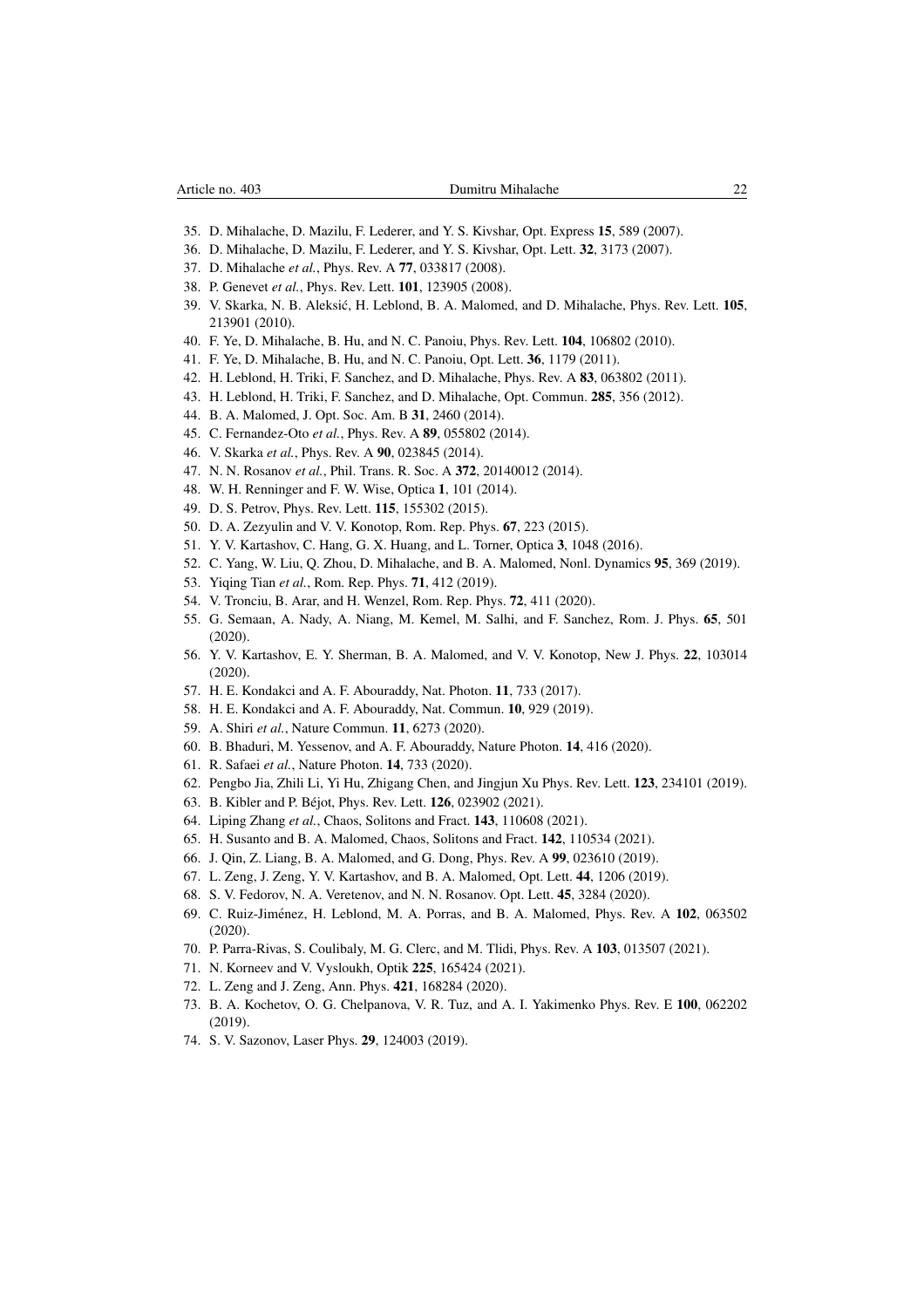- 75. S. V. Sazonov, Laser Phys. Lett. 17, 095401 (2020).
- 76. S. V. Sazonov and M. V. Komissarova, JETP Lett. 111, 320 (2020).
- 77. Zhaoyang Li and Junji Kawanaka, Sci. Reports 10, 11481 (2020).
- 78. Si-Liu Xu *et al.*, Opt. Express 28, 16322 (2020).
- 79. C. Milián, Y. V. Kartashov, and L. Torner, Phys. Rev. Lett. **123**, 133902 (2019).
- 80. Xi Peng, Yingji He, and Dongmei Deng, Opt. Express 28, 1690 (2020).
- 81. Liangwei Zeng and Jianhua Zeng, Communications Physics 3, 26 (2020).
- 82. P. S. Jung, Y. V. Izdebskaya, V. G. Shvedov, D. N. Christodoulides, and W. Krolikowski, Opt. Lett. 46, 62 (2021).
- 83. Huagang Li, Xi Peng, and Zhiwei Shi, Phys. Rev. E 103, 022205 (2021).
- 84. T. Mayteevarunyoo, B. A. Malomed, and D. V. Skryabin, J. Opt. 23, 015501 (2021).
- 85. V. M. Agranovich, V. S. Babichenko, and V. Y. Chernyak, JETP Lett. 32, 512 (1980).
- 86. A. A. Maradudin, Z. Phys. B 41, 341 (1981).
- 87. V. K. Fedyanin and D. Mihalache, Z. Phys. B 47, 167 (1982).
- 88. N. N. Akhmediev, Sov. Phys. JETP 56, 299 (1982).
- 89. D. Mihalache, R. G. Nazmitdinov, and V. K. Fedyanin, Physica Scripta 29, 269 (1984).
- 90. D. Mihalache, D. Mazilu, and H. Totia, Physica Scripta 30, 335 (1984).
- 91. G. I. Stegeman, C. T. Seaton, J. Ariyasu, R. F. Wallis, and A. A. Maradudin, J. Appl. Phys. 58, 2453 (1985).
- 92. U. Langbein, F. Lederer, and H.-E. Ponath, Opt. Commun. 53, 417 (1985).
- 93. D. Mihalache *et al.*, Opt. Lett. 12, 187 (1987).
- 94. D. Mihalache, R. P. Wang, and A. D. Boardman, Solid State Commun. 71, 613 (1989).
- 95. A. D. Boardman, M. M. Shabat, and R. F. Wallis, J. Phys. D: Appl. Phys. 24, 1702 (1991).
- 96. A. D. Boardman, P. Egan, F. Lederer, U. Langbein, and D. Mihalache, *Third-order nonlinear electromagnetic TE and TM guided waves*, in Modern problems in condensed matter sciences, vol. 29, pp. 73-287, Elsevier, Amsterdam, 1991.
- 97. D. Mihalache, M. Bertolotti, and C. Sibilia, Progress in Optics 27, 227 (1989).
- 98. U. Langbein, F. Lederer, T. Peschel, U. Trutschel, and D. Mihalache, Phys. Rep. 194, 325 (1990).
- 99. S. E. Savotchenko, Rom. J. Phys. 65, 202 (2020).
- 100. S. E. Savotchenko, Phys. Lett. A 384, 126451 (2020).
- 101. S. E. Savotchenko, Tech. Phys. Lett. 46, 823 (2020).
- 102. S. E. Savotchenko, Journal of Optics 22, 065504 (2020).
- 103. S. E. Savotchenko, Phys. of the Solid State 62, 1415 (2020).
- 104. S. E. Savotchenko, Phys. Lett. A 384, 126810 (2020).
- 105. S. E. Savotchenko, Rom. Rep. Phys. 72, 412 (2020).
- 106. S. E. Savotchenko, JETP 131, 468 (2020).
- 107. S. E. Savotchenko, Eur. Phys. J. B 93, 182 (2020).
- 108. S. E. Savotchenko, Rom. J. Phys. 66, 201 (2021).
- 109. S. E. Savotchenko, Eur. Phys. J. D 75, 18 (2021).
- 110. F. Tsitoura, T. P. Horikis, and D. J. Frantzeskakis, Rom. Rep. Phys. 71, 104 (2019).
- 111. J. Rao, J. He, T. Kanna, and D. Mihalache, Phys. Rev. E 102, 032201 (2020).
- 112. Y. Chen, Z. Yan, and D. Mihalache Phys. Rev. E 102, 012216 (2020).
- 113. H. Li, X. Zhu, B. A. Malomed, D. Mihalache, Y. He, and Z. Shi, Phys. Rev. A 101, 053816 (2020).
- 114. Y. Chen, Z. Yan, and D. Mihalache, Chaos 29 (8), 083108 (2019).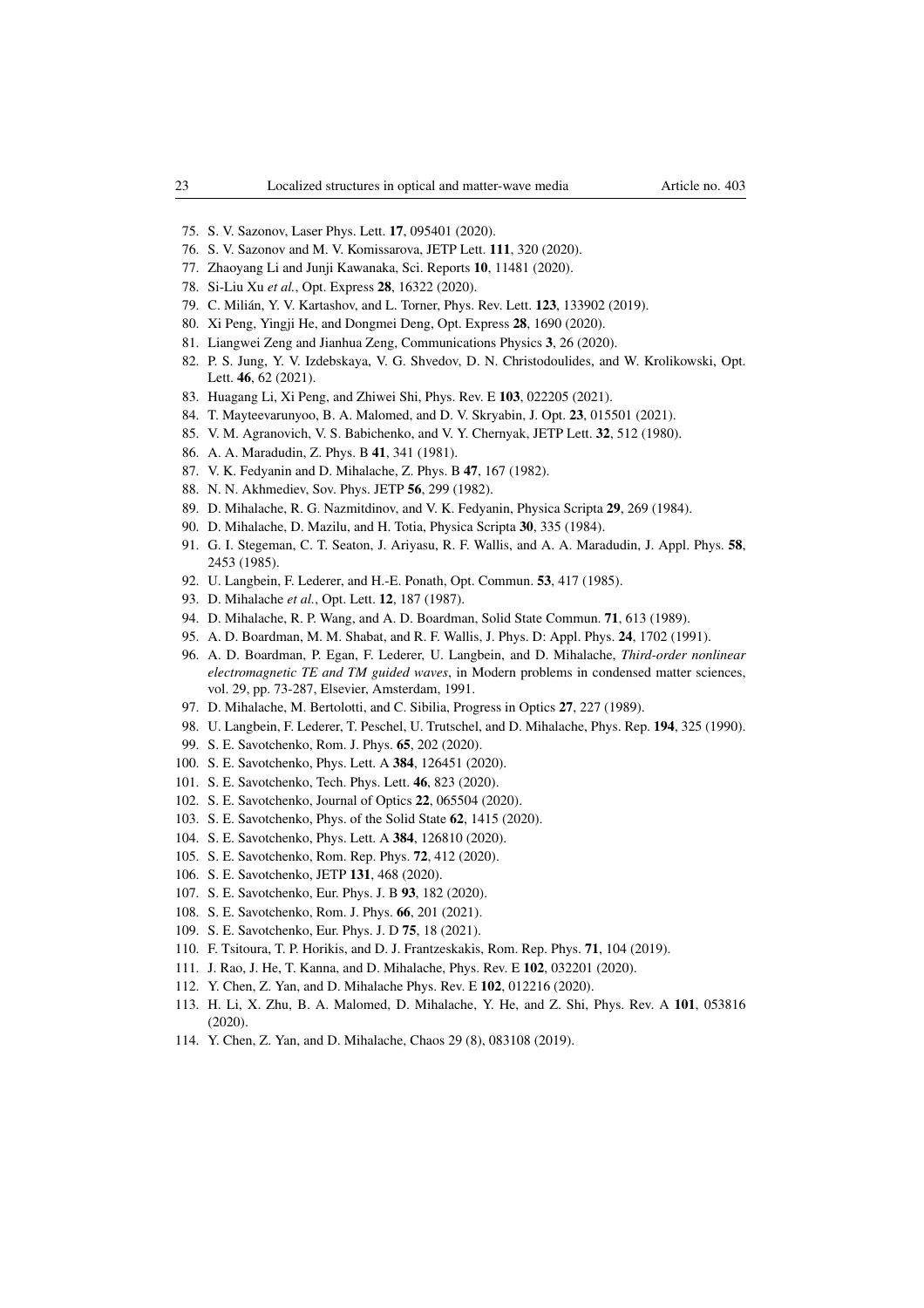- 115. H. Wang, X. Ren, D. Mihalache, Y. Weng, D. Huang, and Y. He, Rom. Rep. Phys. 71, 411 (2019).
- 116. A. V. Zhukov, R. Bouffanais, N. N. Konobeeva, and M. B. Belonenko, Appl. Phys. B 124, 10 (2018).
- 117. N. A. Veretenov, S. V. Fedorov, and N. N. Rosanov, Phys. Rev. Lett. 125, 193901 (2020).
- 118. N. N. Rosanov, Optics and Spectroscopy 128, 1151 (2020).
- 119. S. V. Fedorov, N. A. Veretenov, and N. N. Rosanov, Opt. Lett. 45, 3284 (2020).
- 120. N. N. Rosanov, S. V. Fedorov, and N. A. Veretenov, Theor. Math. Phys. 203, 547 (2020).
- 121. Zhaoyang Zhang *et al.*, Nature Commun. 11, 1902 (2020).
- 122. Y. V. Kartashov and V. V. Konotop, Phys. Rev. Lett. 125, 054101 (2020).
- 123. A. K. Shafeeque Ali *et al.*, Phys. Rev. A 103, 013517 (2021).
- 124. A. Gaidoukov and J. R. Anglin, Phys. Rev. A 103, 013319 (2021).
- 125. V. I. Kruglov and H. Triki, Phys. Rev. A 103, 013521 (2021).
- 126. P. G. Kevrekidis, R. Carretero-Gonzalez, J. Cuevas-Maraver, D. J. Frantzeskakis, J.-G. Caputo, ´ and B. A. Malomed, Commun. Nonlin. Sci. Numer. Simmul. 94, 105596 (2021).
- 127. G. N. Koutsokostas, T. P. Horikis, P. G. Kevrekidis, and D. J. Frantzeskakis, J. Phys. A: Math. Theor. 54, 085702 (2021).
- 128. S. B. Ivars, Y. V. Kartashov, L. Torner, J. Alberto Conejero, and C. Milián, Phys. Rev. Lett. 126, 063903 (2021).
- 129. A. S. Reyna *et al.*, Phys. Rev. A 102, 033523 (2020).
- 130. Yuan Shen and Ingo Dierking, Communications Physics 3, 14 (2020).
- 131. B. Garbin *et al.*, Phys. Rev. Lett. 126, 023904 (2021).
- 132. S. W. Hancock, S. Zahedpour, A. Goffin, and H. M. Milchberg, Optica 6, 1547 (2019).
- 133. A. Chong, C. Wan, J. Chen, and Q. Zhan, Nat. Photon. 14, 350 (2020).
- 134. A. P. Sukhorukov and V. V. Yangirova, Proc. SPIE 5949, 594906 (2005).
- 135. K. Y. Bliokh and F. Nori, Phys. Rev. A 86, 033824 (2012).
- 136. N. Jhajj *et al.*, Phys. Rev. X 6, 031037 (2012).
- 137. A. V. Zhukov, R. Bouffanais, M. B. Belonenko, I. S. Dvuzhilov, and Y. V. Nevzorova, Appl. Phys. B 123, 196 (2017).
- 138. E. G. Fedorov *et al.*, Phys. Rev. A 97, 043814 (2018).
- 139. N. N. Konobeeva, E. G. Fedorov, N. N. Rosanov, A. V. Zhukov, R. Bouffanais, and M. B. Belonenko, J. Appl. Phys. 126, 203103 (2019).
- 140. E. G. Fedorov *et al.*, Opt. Express 27, 27592 (2019).
- 141. N. N. Konobeeva, D. S. Skvortsov, and M. B. Belonenko, Rom. Rep. Phys. 72, 406 (2020).
- 142. I. S. Dvuzhilov, Y. V. Dvuzhilova, N. N. Konobeeva, and M. B. Belonenko, Rom. Rep. Phys. 72, 410 (2020).
- 143. N. N. Konobeeva, E. G. Fedorov, and M. B. Belonenko, Modern Phys. Lett. B 34, 2050358 (2020).
- 144. N. N. Konobeeva and M. B. Belonenko, J. Phys.: Conf. Ser. 1675, 012091 (2020).
- 145. E. G. Fedorov, A. V. Zhukov, R. Bouffanais, N. N. Konobeeva, E. V. Boroznina, B. A. Malomed, H. Leblond, D. Mihalache, M. B. Belonenko, N. N. Rosanov, and T. F. George, Phys. Rev. B 103, 085111 (2021).
- 146. A. M. Zheltikov, Phys.-Usp. 50, 705 (2007).
- 147. S. V. Sazonov, Bull. Russ. Acad. Sci.: Physics 75, 157 (2011).
- 148. H. Leblond and D. Mihalache, Phys. Rep. 523, 61 (2013).
- 149. H. Leblond, H. Triki, and D. Mihalache, Rom. Rep. Phys. 65, 925 (2013).
- 150. G. Mourou *et al.*, Eur. Phys. J. Special Topics, 223, 1181 (2014).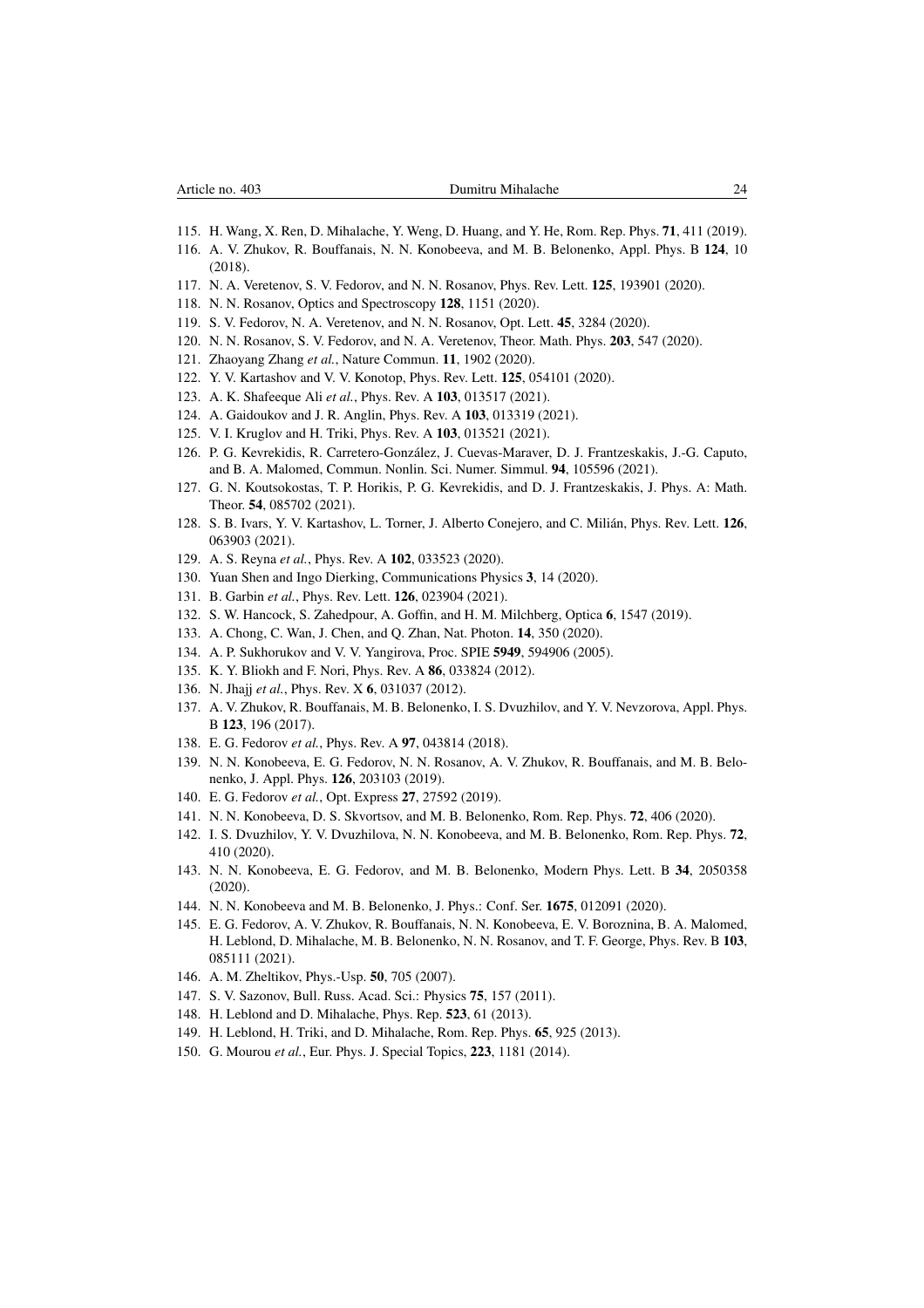- 151. M. Kolesik and J. V. Moloney, Rep. Prog. Phys. 77, 016401 (2014).
- 152. D. J. Frantzeskakis, H. Leblond, and D. Mihalache, Rom. J. Phys. 59, 767 (2014).
- 153. K. Homma *et al.*, Rom. Rep. Phys. 68, S233 (2016).
- 154. F. Negoita *et al.*, Rom. Rep. Phys. 68, S37 (2016).
- 155. D. Ursescu *et al.*, Rom. Rep. Phys. 68, S11 (2016).
- 156. I. C. E. Turcu *et al.*, Rom. Rep. Phys. 68, S145 (2016).
- 157. C. Miron and M. Apostol, Rom. J. Phys. 62, 117 (2017).
- 158. S. V. Sazonov and N. V. Ustinov, Phys. Rev. A 98, 063803 (2018).
- 159. S. V. Sazonov, Rom. Rep. Phys. 70, 401 (2018).
- 160. N. N. Konobeeva and M. B. Belonenko, Rom. Rep. Phys. 70, 403 (2018).
- 161. H. Leblond and D. Mihalache, J. Phys. A: Math. Theor. 51, 435202 (2018).
- 162. S. Gales *et al.*, Rep. Prog. Phys. 81, 094301 (2018).
- 163. A. V. Pakhomov, R. M. Arkhipov, M. V. Arkhipov, A. Demircan, U. Morgner, N. N. Rosanov, and I. Babushkin, Sci. Reports 9, 7444 (2019).
- 164. O. Jahn *et al.*, Optica 6, 280 (2019).
- 165. V. Aleksandrov *et al.*, Rom. Rep. Phys. 72, 413 (2020).
- 166. E. A. Khazanov, S. Yu. Mironov, and G. Mourou, Phys.-Usp. 62, 1096 (2019).
- 167. D. Strickland and G. Mourou, Opt. Commun. 56, 219 (1985).
- 168. R. Arkhipov, A. Pakhomov, M. Arkhipov. and N. Rosanov, Laser Phys. Lett. 17, 105301 (2020).
- 169. R. Arkhipov, A. Pakhomov, M. Arkhipov, A. Demircan, U. Morgner, N. Rosanov, and I. Babushkin, Opt. Express 28, 17020 (2020).
- 170. R. M. Arkhipov and N. N. Rosanov, Optics and Spectroscopy 128, 630 (2020).
- 171. Zitong Chen and Man Jia, Commun. Theor. Phys. 73, 025003 (2021).
- 172. S. V. Bulanov, P. V. Sasorov, F. Pegoraro, H. Kadlecova, S. S. Bulanov, T. Zh. Esirkepov, N. N. ´ Rosanov, and G. Korn, Phys. Rev. D 101, 016016 (2020).
- 173. X. X. Zhou, C. K. Li, N. S. Lin, and Y. J. Li, Phys. Rev. A 103, 012229 (2021).
- 174. E. Siminos, I. Thiele, and C. Olofsson, Phys. Rev. Lett. 126, 044801 (2021).
- 175. K. A. Tanaka *et al.*, Matter and Radiation at Extremes 5, 024402 (2020).
- 176. F. Lureau *et al.*, High Power Laser Science and Engineering 8, e43 (2020).
- 177. P. A. Söderström et al., Rom. Rep. Phys **71**, 206 (2019).
- 178. N. Laskin, Phys. Lett. A 268, 298 (2000).
- 179. N. Laskin, Phys. Rev. E 62, 3135 (2000).
- 180. N. Laskin, Phys. Rev. E 66, 056108 (2002).
- 181. N. Laskin, *Fractional Quantum Mechanics*, World Scientific, Singapore, 2018.
- 182. R. Herrmann, *Fractional Calculus: An Introduction for Physicists*, World Scientific, Singapore, 2014.
- 183. X. J. Yang, D. Baleanu, and H. M. Srivastava, *Local Fractional Integral Transforms and Their Applications*, Academic Press, London, 2016.
- 184. Xiao-Jun Yang, Proc. Romanian Acad. A 19, 45 (2018).
- 185. D. Baleanu, A. Jajarmi, and J. H. Asad, Rom. Rep. Phys. 71, 103 (2019).
- 186. M. Alquran, I. Jaradat, D. Baleanu, and R. Abdel-Muhsen, Rom. J. Phys. 64, 103 (2019).
- 187. M. Alquran, I. Jaradat, D. Baleanu, and M. Syam, Rom. J. Phys. 64, 107 (2019).
- 188. M. Ali *et al.*, Rom. Rep. Phys. 72, 103 (2020).
- 189. A. Izadkhah, K. Nouri, and A. Nikoobin, Rom. J. Phys. 65, 103 (2020).
- 190. M. A. Abdelkawy, Rom. Rep. Phys. 72, 104 (2020).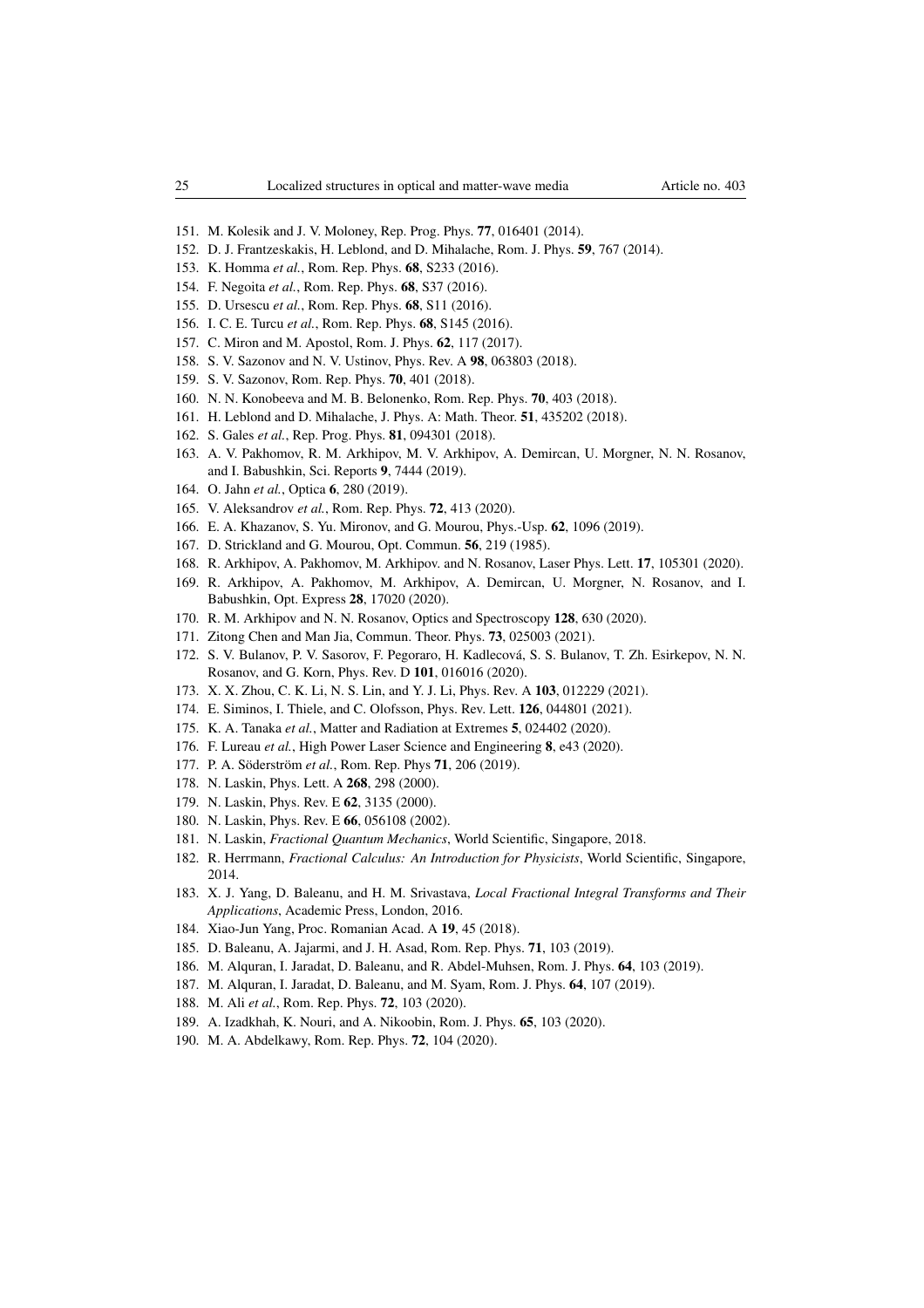- 191. I. Abu Irwaq, M. Alquran, I. Jaradat, M. S. M. Noorani, S. Momani, and D. Baleanu, Rom. J. Phys. 65, 111 (2020).
- 192. M. Alquran, I. Jaradat, S. Moman, and D. Baleanu, Rom. Rep. Phys. 72, 117 (2020).
- 193. S. Longhi, Opt. Lett. 40, 1117 (2015).
- 194. M. Solaimani, Journal of Computational Electronics 19, 1416 (2020).
- 195. R. J. Lombard, R. Mezhoud, and R. Yekken, Rom. J. Phys. 65, 105 (2020).
- 196. L. Zeng and J. Zeng, Opt. Lett. 44, 2661 (2019).
- 197. P. Li, J. Li, B. Han, H. Ma, and D. Mihalache, Rom. Rep. Phys. 71, 106 (2019).
- 198. J. Shi and J. Zeng, Ann. Phys. (Berlin) 532, 1900385 (2020).
- 199. P. Li and C. Dai, Ann. Phys. (Berlin) 532, 2000048 (2020).
- 200. W. P. Zhong *et al.*, Phys. Rev. E 94, 012216 (2016).
- 201. W. P. Zhong, M. R. Belić, and Y. Zhang, Ann. Phys. 368, 110 (2016).
- 202. J. Xie, X. Zhu, and Y. He, Nonl. Dynamics 97, 1287 (2019).
- 203. L. Zeng and J. Zeng, Nonl. Dynamics 98, 985 (2019).
- 204. L. Dong, C. Huang, and W. Qi, Opt. Lett. 44, 4917 (2019).
- 205. P. Li, B. A. Malomed, and D. Mihalache, Chaos, Solitons and Fract. 137, 109783 (2020).
- 206. Y. Qiu, B. A. Malomed, D. Mihalache, X. Zhu, X. Peng, and Y. He, Chaos, Solitons and Fract. 140, 110222 (2020).
- 207. L. Zeng and J. Zeng, Commun. Phys. 3, 26 (2020).
- 208. P. Li, B. A. Malomed, and D. Mihalache, Opt. Express 28, 34472 (2020).
- 209. P. Li, B. A. Malomed, and D. Mihalache, Chaos, Solitons and Fract. 132, 109602 (2020).
- 210. J. Chen and J. Zeng, Chaos 30, 063131 (2020).
- 211. Y. Qiu, B. A. Malomed, D. Mihalache, X. Zhu, L. Zhang, and Y. He, Chaos, Solitons and Fract. 131, 109471 (2020).
- 212. M. I. Molina, Phys. Lett. A 384, 126180 (2020).
- 213. M. I. Molina, Phys. Lett. A 384, 126835 (2020).
- 214. Changming Huang and Liangwei Dong, Opt. Lett. 44, 5438 (2019).
- 215. Liangwei Dong and Changming Huang, Nonl. Dynamics 98, 1019 (2019).
- 216. Xing Zhu, Feiwen Yang, Shulei Cao, Jiaquan Xie, and Yingji He, Opt. Express 28, 1631 (2020).
- 217. X. Zhu, S. Cao, J. Xie, Y. Qiu, and Y. He, J. Opt. Soc. Am. B 37, 3041 (2020).
- 218. Shangling He *et al.*, Chaos, Solitons and Fract. 142, 110470 (2021).
- 219. Wang Xin, Lijun Song, and Lu Li, Opt. Commun. 480, 126483 (2021).
- 220. Pengfei Li, Rujiang Li, and Chaoqing Dai, Opt. Express 29, 3193 (2021).
- 221. L. Zeng, D. Mihalache, B. A. Malomed, X. Lu, Y. Cai, Q. Zhu, and J. Li, Chaos, Solitons and Fract. 144, 110589 (2021).
- 222. N. Akhmediev *et al.*, J. Opt. 18, 063001 (2016).
- 223. J. M. Dudley, F. Dias, M. Erkintalo, and G. Genty, Nature Photon. 8, 755 (2014).
- 224. M. Onorato, S. Residori, U. Bortolozzo, A. Montina, and F. T. Arecchi, Phys. Rep. 528, 47 (2013).
- 225. S. Chen, F. Baronio, J. M. Soto-Crespo, P. Grelu, and D. Mihalache, J. Phys. A: Math. Theor. 50, 463001 (2017).
- 226. N. Akhmediev, Frontiers in Physics 8, 612318 (2021).
- 227. D. H. Peregrine, J. Aust. Math. Soc., Ser. B, Appl. Math. 25, 16 (1983).
- 228. E. A. Kuznetsov, Sov. Phys.-Dokl. 22, 507 (1977).
- 229. Y. C. Ma, Stud. Appl. Math. 60, 43 (1979).
- 230. N. N. Akhmediev, V. M. Eleonskii, and N. E. Kulagin, Theor. Math. Phys. 72, 809 (1987).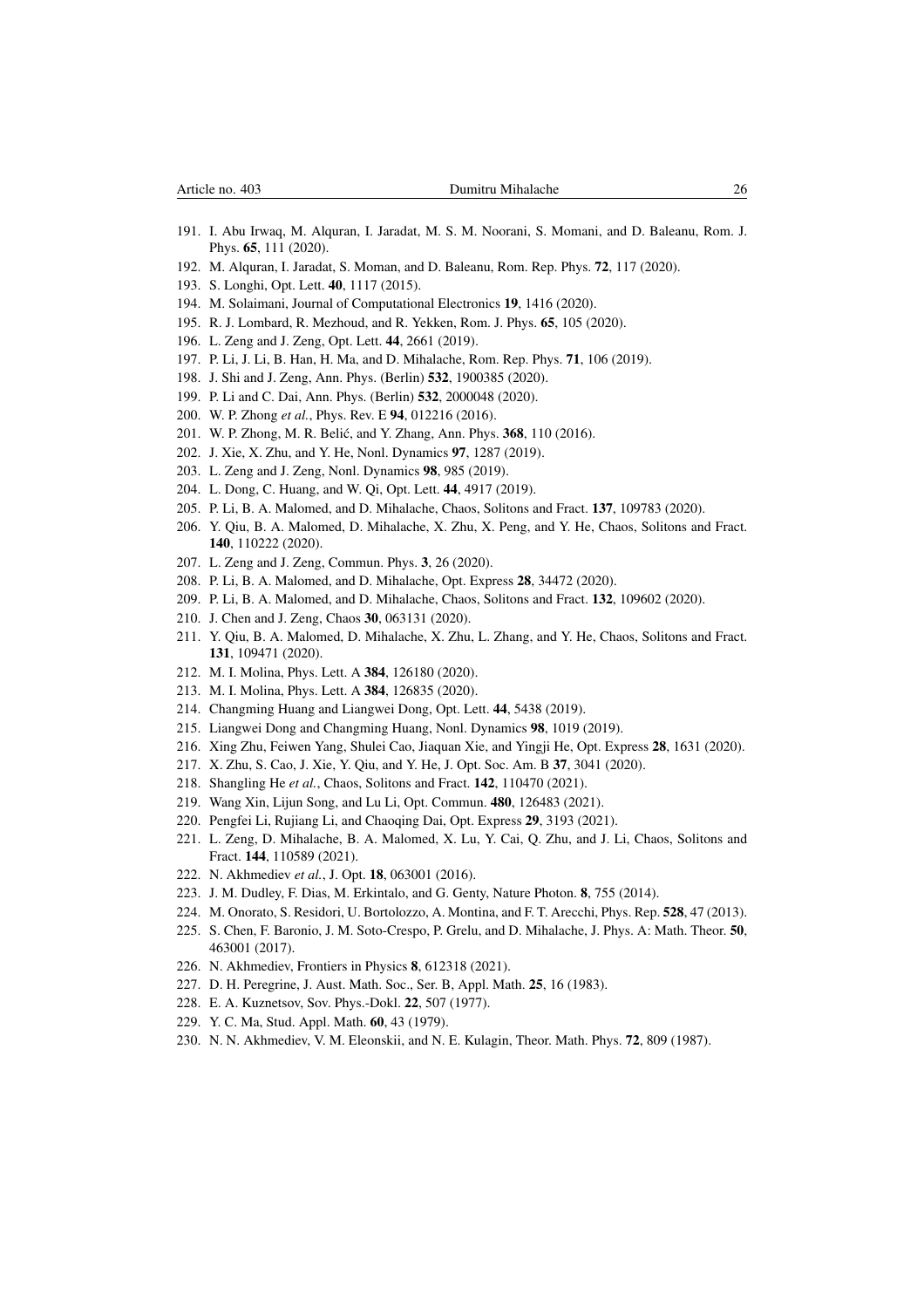- 231. D. Mihalache and N. C. Panoiu, J. Phys. A: Math. Gen. 26, 2679 (1993).
- 232. D. Mihalache, F. Lederer, and D. M. Baboiu, Phys. Rev. A 47, 3285 (1993).
- 233. N. Akhmediev and A. Ankiewicz, Phys. Rev. A 47, 3213 (1993).
- 234. L. Gagnon, J. Opt. Soc. Am. B 10, 469 (1993).
- 235. C. B. Ward and P. G. Kevrekidis, Rom. J. Phys. 64, 112 (2019).
- 236. L. Guo, Y. Cheng, D. Mihalache, and J. He, Rom. J. Phys. 64, 104 (2019).
- 237. N. Akhtar *et al.*, Rom. Rep. Phys. 71, 403 (2019).
- 238. W. Liu and A. M. Wazwaz, Rom. J. Phys. 64, 111 (2019).
- 239. Z. Li, H. Wei, and P. He, Rom. Rep. Phys. 71, 110 (2019).
- 240. J. Shen, X. Geng, B. Xue, and H. Liu, Rom. Rep. Phys. 71, 107 (2019).
- 241. L. Kaur and A. M. Wazwaz, Rom. Rep. Phys. 71, 102 (2019).
- 242. M. Crabb and N. Akhmediev, Rom. Rep. Phys. 72, 118 (2020).
- 243. C. Hou, L. Bu, F. Baronio, D. Mihalache, and S. Chen, Rom. Rep. Phys. 72, 405 (2020).
- 244. A. Ankiewicz, M. Bokaeeyan, and W. Chang, Rom. Rep. Phys. 72, 119 (2020).
- 245. N. N. Peng, T. L. Chiu and K. W. Chow, Frontiers in Physics 8, 581662 (2020).
- 246. Y. Ye, L. Bu, W. Wang, S. Chen, F. Baronio, and D. Mihalache, Frontiers in Physics 8, 596950 (2020).
- 247. J. Chen, D. E. Pelinovsky, and R. E. White Phys. Rev. E 100, 052219 (2019).
- 248. M. Conforti, A. Mussot, A. Kudlinski, S. Trillo, and N. Akhmediev, Phys. Rev. A 101, 023843 (2020).
- 249. G. Yang, F. O. Wu, H. E. Lopez Aviles, and D. N. Christodoulides, Opt. Commun. 473, 125899 (2020).
- 250. J. Guan, C. J. Zhu, C. Hang, and Y. P. Yang, Opt. Express 28, 31287 (2020).
- 251. Peng Gao *et al.*, Opt. Lett. 45, 2399 (2020).
- 252. J. Sullivan, E. G. Charalampidis, J. Cuevas-Maraver, P. G. Kevrekidis, and N. I. Karachalios, Eur. Phys. J. Plus 135, 607 (2020).
- 253. K. Panajotov, M. Tlidi, Y. Song, and H. Zhang, Chaos 30, 053103 (2020).
- 254. Lijuan Guo, Jingsong He, Lihong Wang, Yi Cheng, D. J. Frantzeskakis, T. S. van den Bremer, and P. G. Kevrekidis, Phys. Rev. Research 2, 033376 (2020).
- 255. L. Guo, J. He, and D. Mihalache, J. Phys. A: Math. Theor. 54, 095703 (2021).
- 256. G. Zhang, J. He, L. Wang, and D. Mihalache, Diff. Geometry and its Appl. 74, 101711 (2021).
- 257. J. Rao, J. He, D. Mihalache, and Y. Cheng, Wave Motion 101, 102685 (2021).
- 258. J. Guo, J. He, M. Li, and D. Mihalache, Mathem. and Compututers in Simul. 180, 251 (2021).
- 259. Y. Ye, J. Liu, L. Bu, C. Pan, S. Chen, and D. Mihalache, Nonl. Dynamics 102, 1801 (2020).
- 260. J. Guo, J. He, M. Li, and D. Mihalache, Nonl. Dynamics 101, 2413 (2020).
- 261. J. Rao, J. He, D. Mihalache, and Y. Cheng, Appl. Math. Lett. 104, 106246 (2020).
- 262. Y. Cao, J. He, Y. Cheng, and D. Mihalache, Nonl. Dynamics 99, 3013 (2020).
- 263. H. Lin, J. He, L. Wang, and D. Mihalache, Nonl. Dynamics 100, 2839 (2020).
- 264. J. Rao, Y. Cheng, K. Porsezian, D. Mihalache, and J. He, Physica D 401, 132180 (2020).
- 265. W. Liu, J. Rao, and X. Qiao, Rom. J. Phys. 65, 117 (2020).
- 266. G. Zhang, J. He, L. Wang, and D. Mihalache, Royal Society open science 6, 191040 (2019).
- 267. J. Rao, J. He, D. Mihalache, and Y. Cheng, Appl. Math. Lett. 94, 166 (2019).
- 268. J. Rao, D. Mihalache, Y. Cheng, and J. He, Phys. Lett. A 383, 1138 (2019).
- 269. S. Xu, J. He, and D. Mihalache, Nonl. Dynamics 97, 2443 (2019).
- 270. A. Chabchoub *et al.* Proc. Nat. Acad. Sci. 116, 9759 (2019).